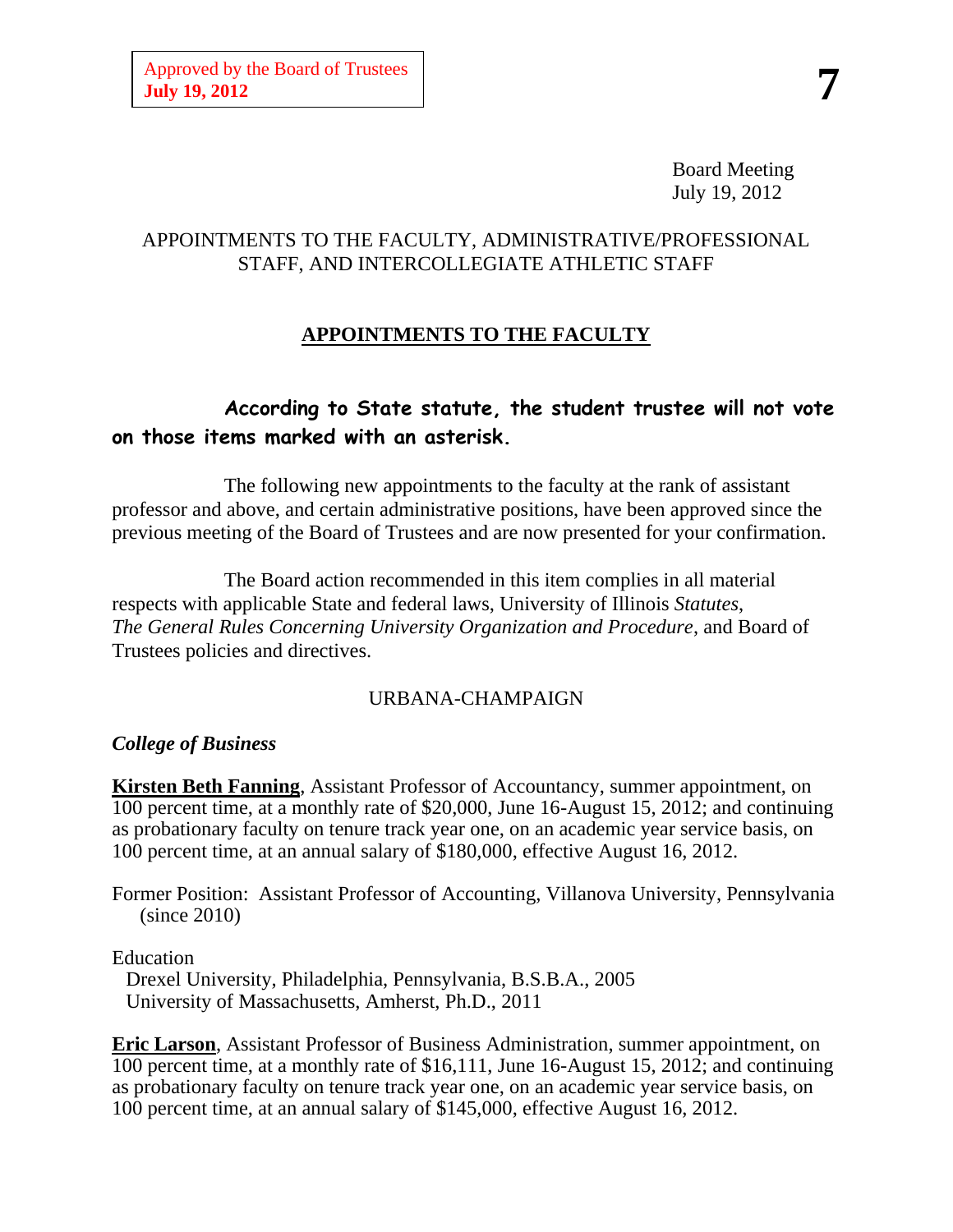Former Position: Research Assistant, Carlson School of Management, University of Minnesota-Twin Cities, Minneapolis (since 2006)

Education

Colorado State University, Fort Collins, B.S., 1992 Oklahoma State University, Stillwater, M.B.A., 1996 University of Minnesota-Twin Cities, Minneapolis, Ph.D., 2012

\***Joshua M. Pollet**, Associate Professor of Finance, on indefinite tenure, on an academic year service basis, on 100 percent time, at an annual salary of \$232,000, beginning August 16, 2012.

Former Position: Associate Professor of Finance, Michigan State University, East Lansing (since 2009)

Education

Emory University, Atlanta, Georgia, B.A., 1998 Harvard University, Cambridge, Massachusetts, Ph.D., 2004

**Thomas W. Vance**, Assistant Professor of Accountancy, summer appointment, on 100 percent time, at a monthly rate of \$21,000, June 16-August 15, 2012; and continuing as probationary faculty on tenure track year one, on an academic year service basis, on 100 percent time, at an annual salary of \$189,000, effective August 16, 2012.

Former Position: Assistant Professor of Accounting, School of Accounting and Finance, University of Waterloo, Ontario, Canada (since 2007)

Education

Central Washington University, Ellensburg, B.S., 1993 The Pennsylvania State University, University Park, M.B.A., 1998 University of Washington, Seattle, Ph.D., 2007

#### *College of Education*

**Maya Israel**, Assistant Professor of Special Education, summer appointment, on 100 percent time, at a monthly rate of \$7,444, July 16-August 15, 2012; and continuing as probationary faculty on tenure track year one, on an academic year service basis, on 100 percent time, at an annual salary of \$67,000, effective August 16, 2012.

Former Position: Assistant Professor of Special Education and Instructional Design and Technology, University of Cincinnati Main Campus, Ohio (since 2009)

Education

Ottawa University, Kansas, B.A., 2001 University of Kansas Main Campus, Lawrence, M.S.Ed., 2004; Ph.D., 2009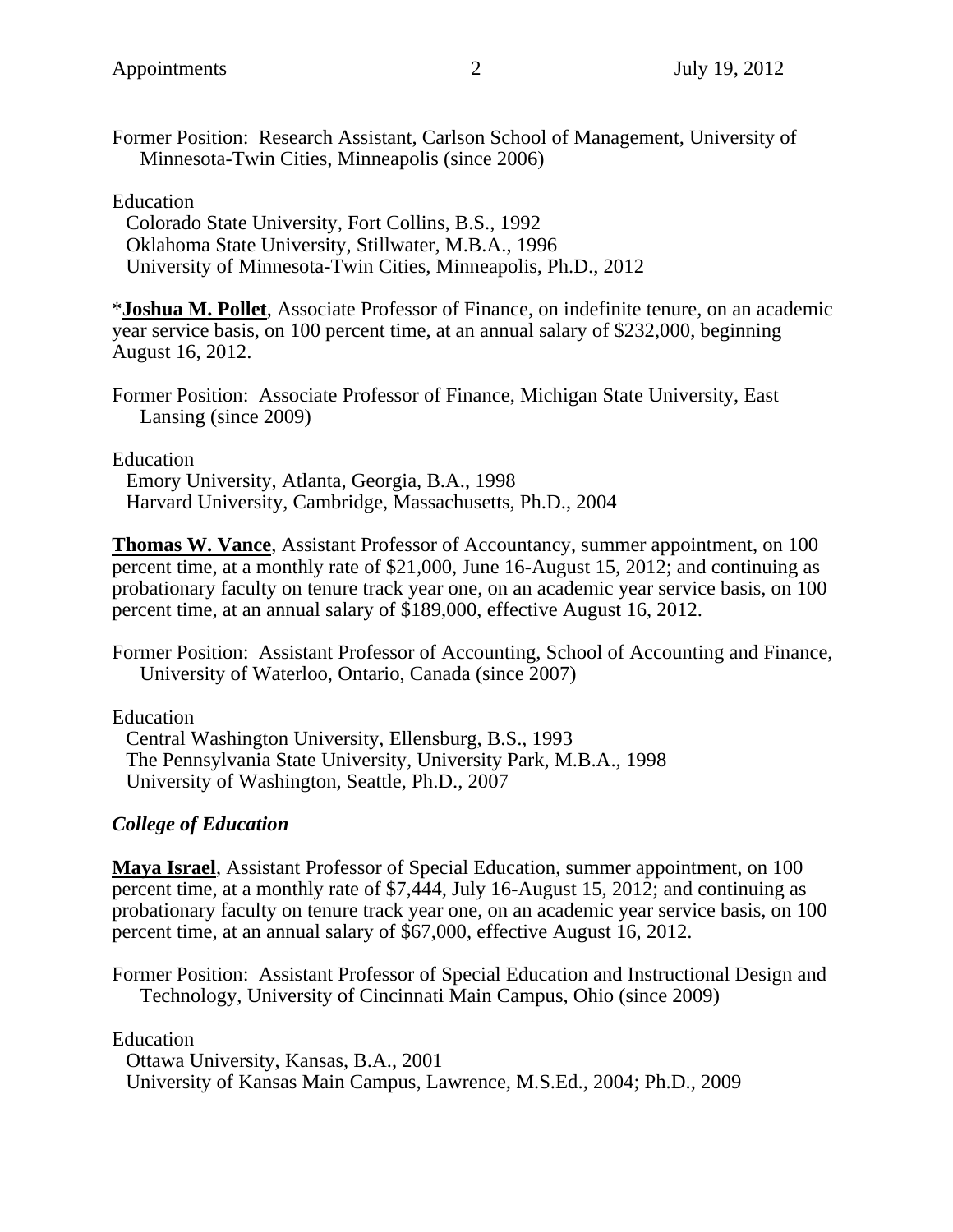### *College of Engineering*

**Cecilia Das Neves Barbosa Leal Lauten**, Assistant Professor of Materials Science and Engineering, summer appointment, on 100 percent time, at a monthly rate of \$9,778, May 31-August 15, 2012; and continuing as probationary faculty on tenure track year one, on an academic year service basis, on 100 percent time, at an annual salary of \$88,000, effective August 16, 2012.

Former Position: Postdoctoral Research Fellow in Biophysics, University of California-Santa Barbara (since 2007)

Education

University of Coimbra, Portugal, M.Sc., 2000 Lund University, Scania, Sweden, Ph.D., 2006

**Clair Julia Sullivan**, Assistant Professor of Nuclear, Plasma, and Radiological Engineering, probationary faculty on tenure track year one, on an academic year service basis, on 100 percent time, at an annual salary of \$96,000, beginning August 16, 2012.

Former Position: Technical Intelligence Officer, Central Intelligence Agency, Washington, District of Columbia (since 2009)

Education

University of Michigan-Ann Arbor, B.S. (Astronomy), 1997; B.S. (Physics), 1997; M.S., 1998; Ph.D., 2002

### *College of Fine and Applied Arts*

**Marc J. Doussard,** Assistant Professor of Urban and Regional Planning, probationary faculty on tenure track year one, on an academic year service basis, on 100 percent time, at an annual salary of \$66,000, beginning August 16, 2012.

Former Position: Research Assistant Professor, Nathalie P. Voorhees Center, University of Illinois at Chicago (since 2009)

Education

Columbia University in the City of New York, New York, B.A., 1997 University of Illinois at Chicago, M.U.P.P., 2003; Ph.D., 2008

**Erin Gee**, Assistant Professor, School of Music, probationary faculty on tenure track year one, on an academic year service basis, on 100 percent time, at an annual salary of \$62,500, beginning August 16, 2012.

Former Position: Lecturer in Music, Massachusetts Institute of Technology, Cambridge (since 2011)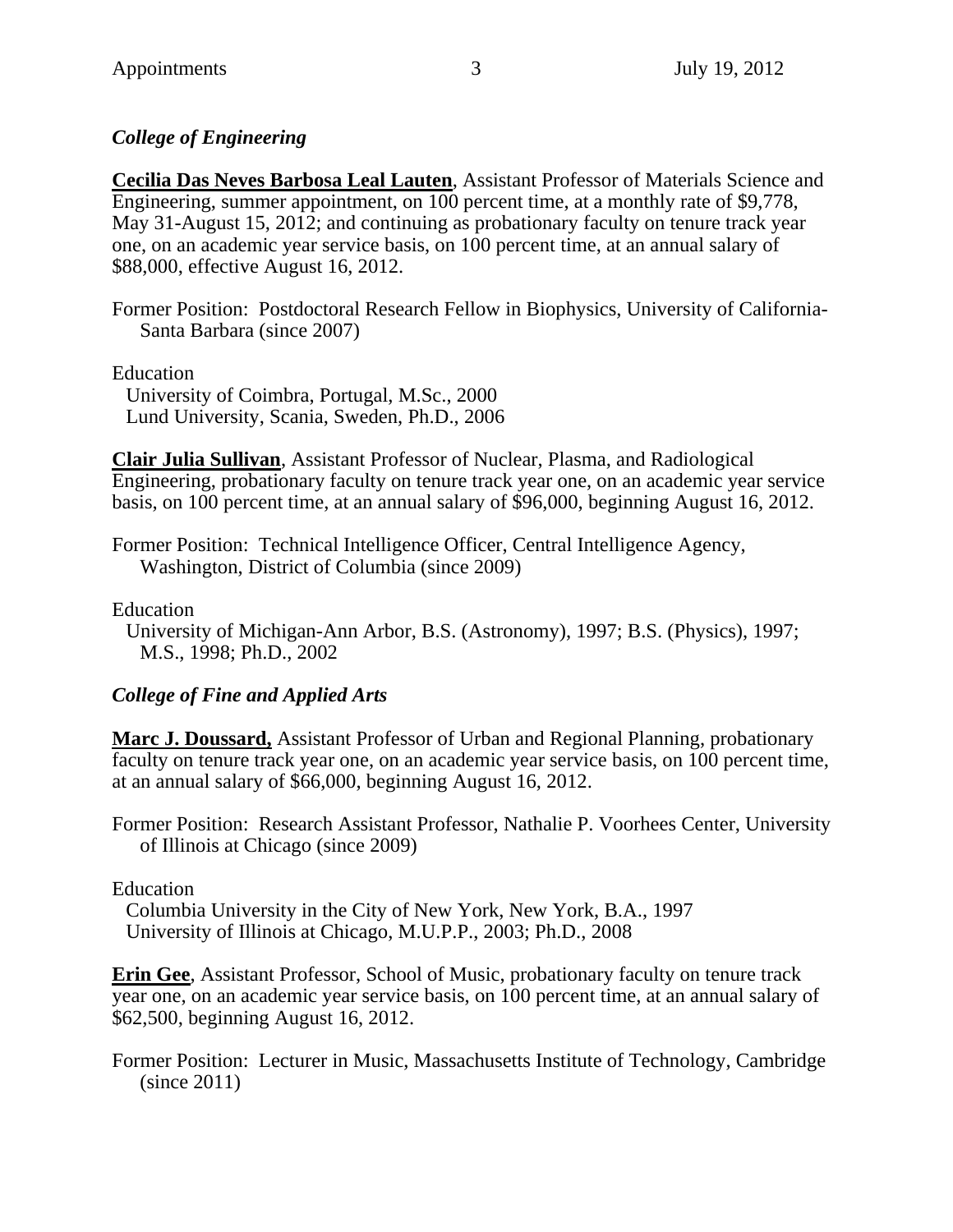Education

University of Iowa, Iowa City, B.M., 1997; M.A., 2002 Universität für Musik und darstellende Kunst, Graz, Austria, Ph.D., 2007

**Sandy Meier**, Assistant Professor, School of Art and Design, probationary faculty on tenure track year one, on an academic year service basis, on 100 percent time, at an annual salary of \$60,000, beginning August 16, 2012.

Former Position: Assistant Professor of Art and Art History, Wayne State University, Detroit, Michigan (since 2010)

Education

University of Florida, Gainesville, B.A., 1996 University of Iowa, Iowa City, M.A., 2000 Harvard University, Cambridge, Massachusetts, Ph.D., 2007

### *School of Labor and Employment Relations*

**Thomas Brady Harris**, Assistant Professor, School of Labor and Employment Relations, summer appointment, on 100 percent time, at a monthly rate of \$12,778, June 16-August 15, 2012; and continuing as probationary faculty on tenure track year one, on an academic year service basis, on 100 percent time, at an annual salary of \$115,000, effective August 16, 2012.

Former Position: Research Assistant, Department of Management, Mays Business School, Texas A & M University, College Station (since 2008)

Education

Texas Tech University, Lubbock, B.B.A., 2003 University of Florida, Gainesville, M.B.A., 2006 Texas A & M University, College Station, Ph.D., 2012

### *College of Liberal Arts and Sciences*

**Jessica Greenberg**, Assistant Professor of Anthropology, probationary faculty on tenure track year three, on an academic year service basis, on 100 percent time, at an annual salary of \$66,000, beginning August 16, 2012.

Former Position: Assistant Professor, Communication Studies, Northwestern University, Evanston, Illinois (since 2008)

Education

Columbia University in the City of New York, New York, B.A., 1997 University of Chicago, Illinois, M.A., 2002; Ph.D., 2007

**Lijun Liu**, Assistant Professor of Geology, probationary faculty on tenure track year one, on an academic year service basis, on 100 percent time, at an annual salary of \$74,000, beginning August 16, 2012.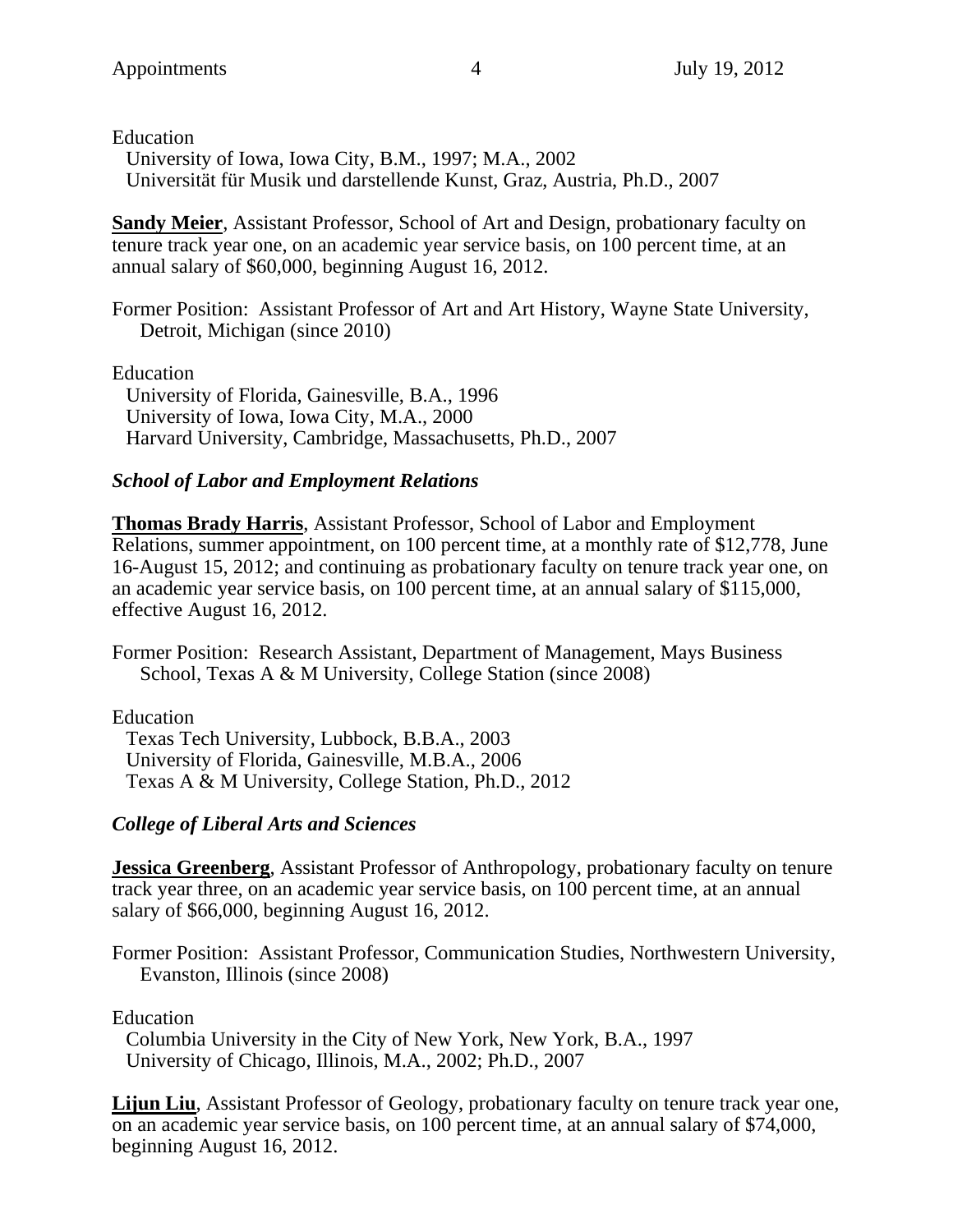Former Position: John Miles Postdoctoral Fellow, Institute of Geophysics and Planetary Physics, University of California-San Diego, La Jolla (since 2010)

Education

University of Science and Technology of China, Hefei, B.S., 2003 Johns Hopkins University, Baltimore, Maryland, A.M., 2005 California Technical Institute, Pasadena, Ph.D., 2010

**Richard H. Perry**, Assistant Professor of Chemistry, summer appointment, on 100 percent time, at a monthly rate of \$8,722, June 16-August 15, 2012; and continuing as probationary faculty on tenure track year one, on an academic year service basis, on 100 percent time, at an annual salary of \$78,500, effective August 16, 2012.

Former Position: Postdoctoral Research Fellow, Department of Chemistry, Stanford University, California (since 2009)

Education

Florida Atlantic University, Boca Raton, B.S., 2001; M.S., 2004 Purdue University Main Campus, West Lafayette, Indiana, Ph.D., 2009

**Ryan Sriver**, Assistant Professor of Atmospheric Sciences, probationary faculty on tenure track year one, on an academic year service basis, on 100 percent time, at an annual salary of \$72,000, beginning August 16, 2012.

Former Position: Research Associate, Department of Geosciences, The Pennsylvania State University, University Park (since 2010)

Education

Purdue University Main Campus, West Lafayette, Indiana, B.S., 2001; M.S., 2003; Ph.D., 2008

#### *Graduate School of Library and Information Science*

**Nicole Amy Cooke**, Assistant Professor, Graduate School of Library and Information Science, probationary faculty on tenure track year one, on an academic year service basis, on 100 percent time, at an annual salary of \$75,000, beginning August 16, 2012.

Former Position: Assistant Professor and Librarian II, Montclair State University, New Jersey (since 2003); and Teaching Assistant and Lecturer, Rutgers the State University of New Jersey New Brunswick Campus (since 2010)

Education

Rutgers the State University of New Jersey New Brunswick Campus, B.A., 1997; M.L.S., 1999; Ph.D., 2012

The Pennsylvania State University, University Park, M.Ed., 2006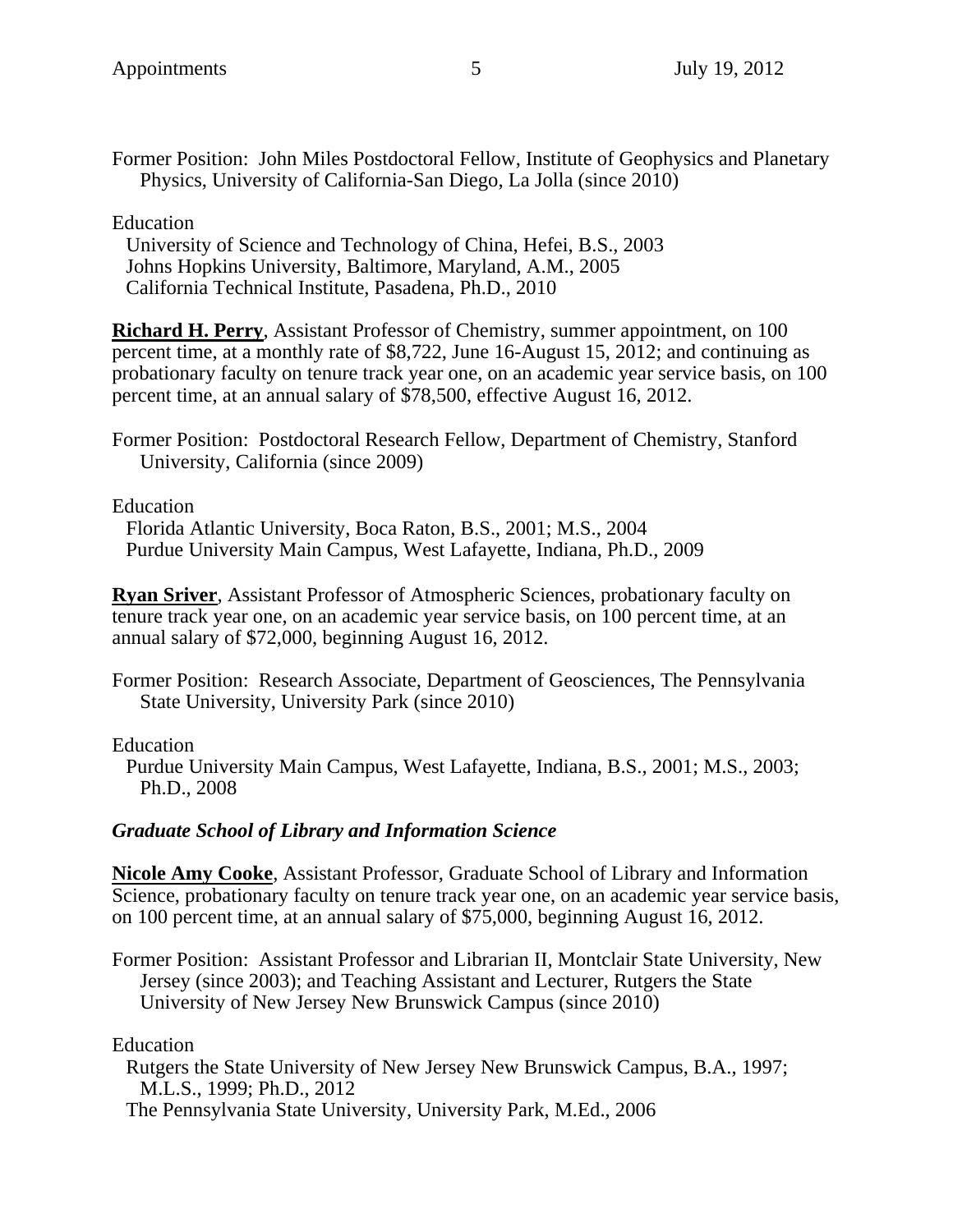# *University Library*

**Jameatris Johnson**, Assistant Professor of Library Administration, probationary faculty on initial/partial term appointment, on a twelve-month service basis, on 100 percent time, at an annual salary of \$55,000, beginning June 1, 2012. Ms. Johnson was also appointed as Archivist for Reference and User Engagement, University Library, non-tenured, on a twelve-month service basis, on zero percent time, non-salaried, beginning June 1, 2012, for a total annual salary of \$55,000.

Former Position: Librarian Assistant Professor, Libraries, Education and Outreach, University of Miami, Coral Gables, Florida (since 2006)

Education

University of Illinois at Urbana-Champaign, B.A., 2003; M.S.L.I.S., 2006

**Kyle R. Rimkus**, Assistant Professor of Library Administration, probationary faculty on initial/partial term appointment, on a twelve-month service basis, on 100 percent time, at an annual salary of \$70,000, beginning June 1, 2012. Mr. Rimkus was also appointed as Administration and Preservation Librarian, University Library, non-tenured, on a twelvemonth service basis, on zero percent time, non-salaried, beginning June 1, 2012, for a total annual salary of \$70,000.

Former Position: Librarian Assistant Professor and Head of Digital Scholarship and Programs, Libraries, University of Miami, Coral Gables, Florida (since 2010)

Education

University of Illinois at Chicago, B.A., 2001 University of Illinois at Urbana-Champaign, M.S.L.I.S., 2005; M.A., 2006

*Emeriti Appointments*

**Daniel B. Blake**, Professor Emeritus of Geology, August 1, 2003

**Mary Susan Brewer**, Professor Emerita in Foods in the Department of Food Science and Human Nutrition, June 16, 2012

**Chu-Yung Chen**, Associate Professor Emerita of Geology, June 16, 2012

**Shun Lien Chuang**, Professor Emeritus of Electrical and Computer Engineering, July 1, 2012

**Walter Feinberg**, Charles Dunn Hardie Professor Emeritus in the Department of Educational Policy Studies, August 16, 2007 (now Department of Education Policy, Organization and Leadership)

**Janet S. Gaffney**, Professor Emerita of Special Education, July 1, 2012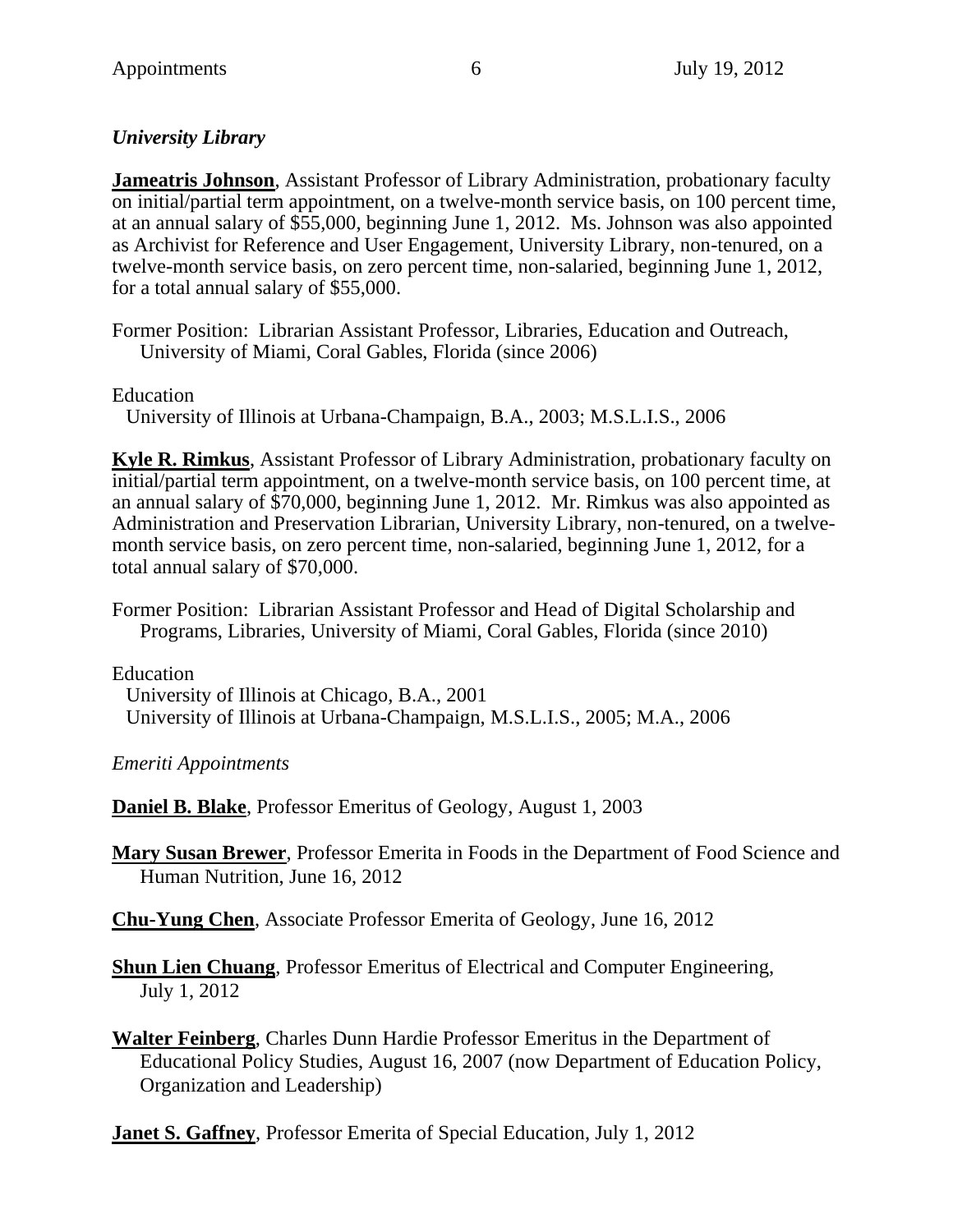**Paul Ernest Gold**, Professor Emeritus of Psychology, June 1, 2012

**Tschangho John Kim**, Endowed Professor Emeritus of Urban and Regional Systems in the Department of Urban and Regional Planning, May 16, 2012

**John W. Kindt**, Professor Emeritus of Business Administration, July 1, 2012

**Mark H. Leff**, Associate Professor Emeritus of History, May 16, 2012

**Evan M. Melhado**, Associate Professor Emeritus of History, College of Liberal Arts and Sciences; and Associate Professor Emeritus of History, Basic Sciences, College of Medicine at Urbana-Champaign, June 16, 2012

**Alexander Scheeline**, Professor Emeritus of Chemistry, June 1, 2012

**Patricia A. Shapley**, Professor Emerita of Chemistry, July 1, 2012

- **Ronald P. Toby**, Professor Emeritus of East Asian Languages and Cultures, and Professor Emeritus of History, May 16, 2012
- **Thomas R. Turino**, Professor Emeritus, School of Music, College of Fine and Applied Arts; and Professor Emeritus of Anthropology, College of Liberal Arts and Sciences, July 1, 2012

**Andrzej Wieckowski**, Professor Emeritus of Chemistry, July 1, 2012

**Charles F. Zukoski**, Elio Eliakim Tarika Chair Emeritus in the Department of Chemical and Biomolecular Engineering, June 1, 2012

# CHICAGO

### *College of Architecture and the Arts*

**Jonathan Mekinda**, Assistant Professor, School of Art and Design, probationary faculty on tenure track year one, on an academic year service basis, on 50 percent time, at an annual salary of \$32,000, beginning August 16, 2012; and Assistant Professor of Art History, probationary faculty on tenure track year one, on an academic year service basis, on 50 percent time, at an annual salary of \$32,000, beginning August 16, 2012, for a total salary of \$64,000.

Former Position: Visiting Assistant Professor of Art History (since 2010), and Visiting Assistant Professor, School of Art and Design (since 2010), College of Architecture and the Arts, University of Illinois at Chicago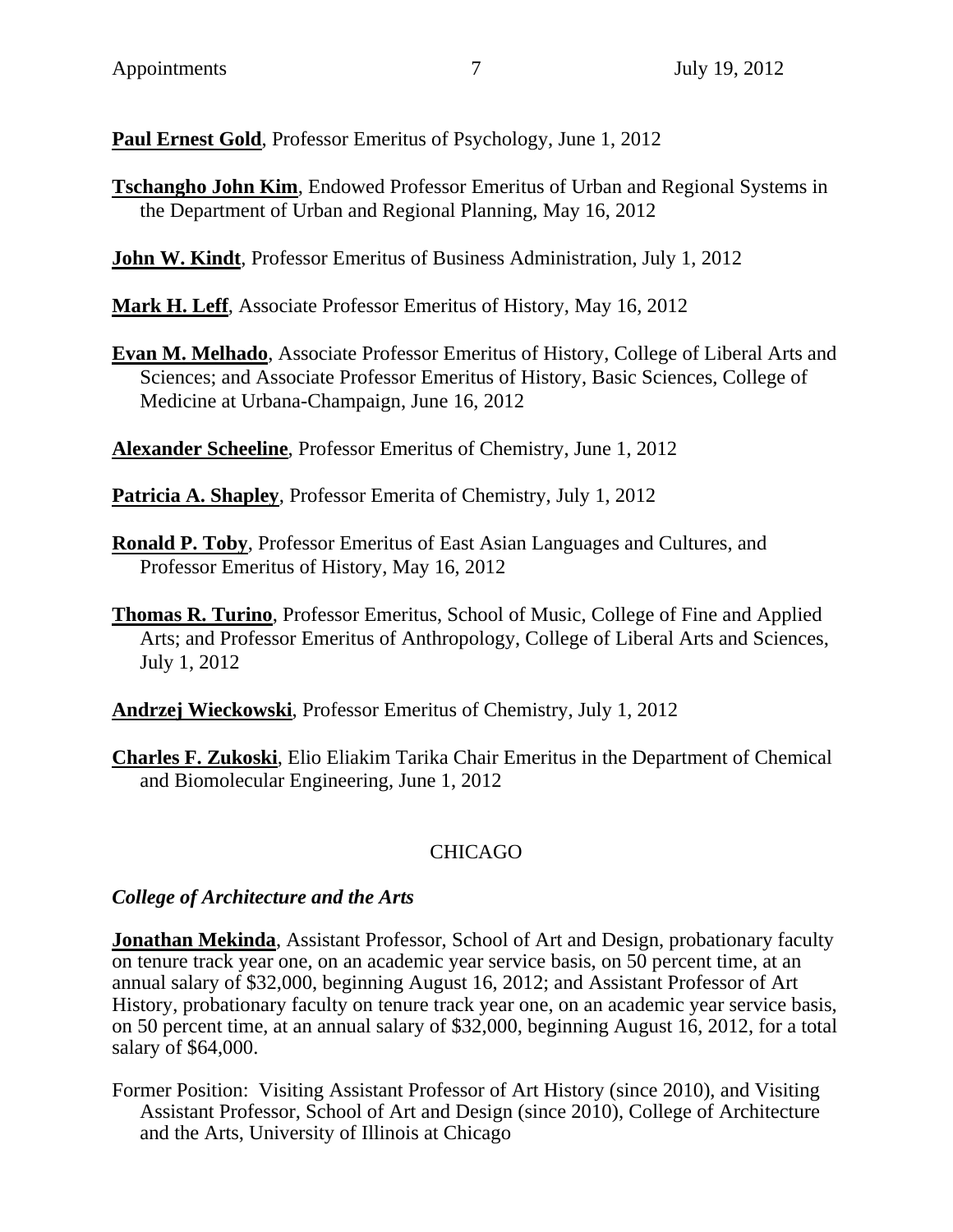Education

Brown University, Providence, Rhode Island, A.B., 1999 University of Pennsylvania, Philadelphia, M.A., 2002; Ph.D., 2010

**Matthew John Metzger**, Assistant Professor, School of Art and Design, probationary faculty on tenure track year one, on an academic year service basis, on 100 percent time, at an annual salary of \$62,000, beginning August 16, 2012.

Former Position: Artist Residency, Skowhegan School of Painting and Sculpture, Maine (since 2009)

Education

University of North Texas, Denton, B.F.A., 2004 University of Chicago, Illinois, M.F.A., 2009

**Derrick L. Sanders**, Assistant Professor of Theatre and Music, probationary faculty on tenure track year one, on an academic year service basis, on 100 percent time, at an annual salary of \$60,000, beginning August 16, 2012.

Former Position: Adjunct Lecturer of Performing Arts (2009-10), and Adjunct Lecturer of Theatre and Music (since 2011), College of Architecture and the Arts, University of Illinois at Chicago

Education

Howard University, Washington, District of Columbia, B.F.A., 1996 University of Pittsburgh, Pittsburgh Campus, Pennsylvania, M.F.A., 1999

\***Blake Stimson**, Professor of Art History, on indefinite tenure, on an academic year service basis, on 100 percent time, at an annual salary of \$115,000, beginning August 16, 2012.

Former Position: Professor, Cinema and Technocultural Studies Program, University of California-Davis (since 2011)

Education

Middlebury College, Vermont, B.A., 1982 Tufts University, Medford, Massachusetts, M.F.A., 1992 Cornell University, Ithaca, New York, M.A., 1995; Ph.D., 1998

### *College of Business Administration*

\***Sudhakar V. Balachandran**, Associate Professor of Accounting, on indefinite tenure, on an academic year service basis, on 100 percent time, at an annual salary of \$180,000, beginning August 16, 2012.

Former Position: Assistant Dean for Teaching Excellence, Graduate School of Business, Columbia University in the City of New York, New York (since 2011)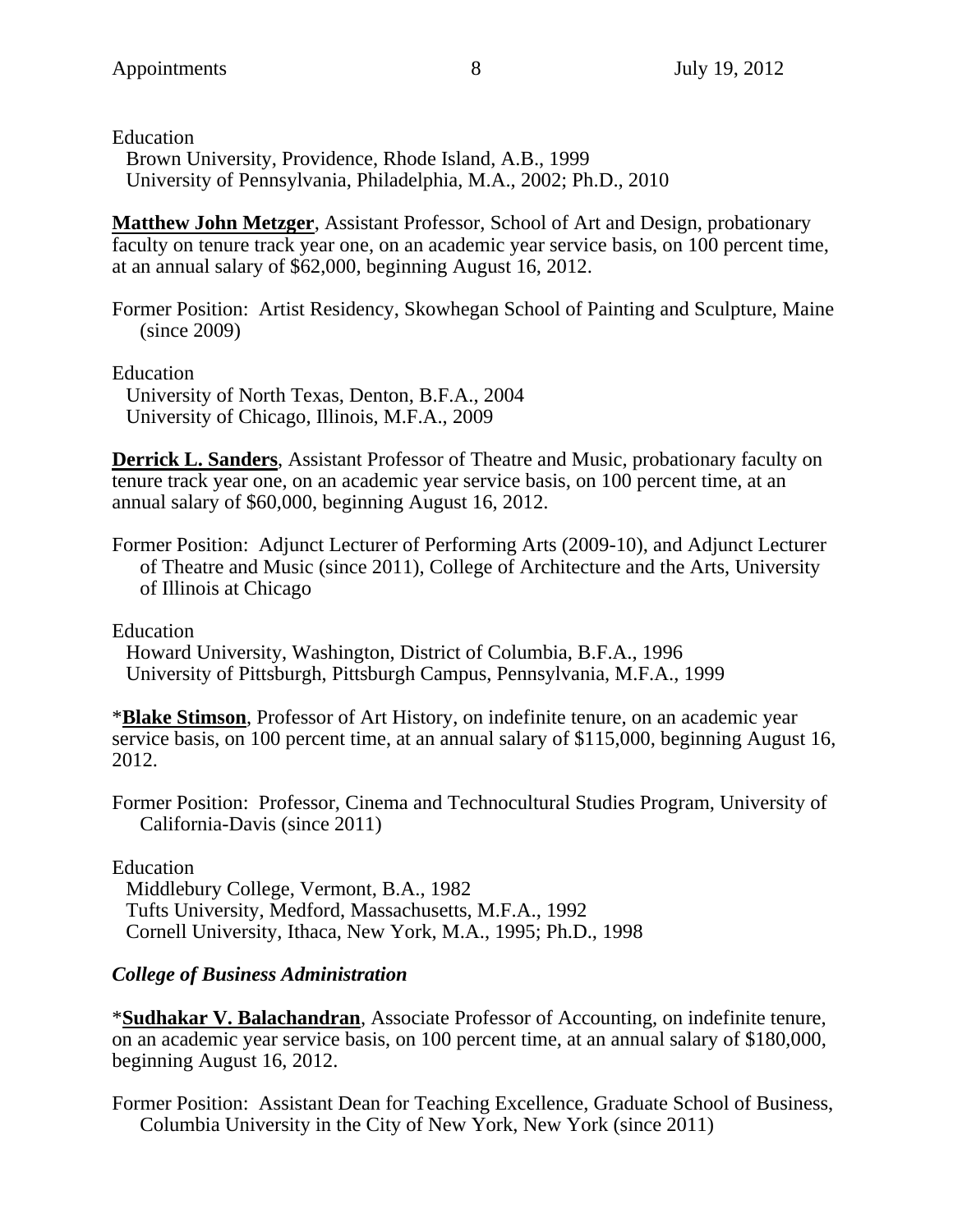Education Northwestern University, Evanston, Illinois, B.S., 1987; M.B.A., 1990 Harvard University, Cambridge, Massachusetts, Ph.D., 2001

#### *College of Education*

\***Andrea E. Evans**, Associate Professor of Educational Policy Studies, on indefinite tenure, on an academic year service basis, on 100 percent time, at an annual salary of \$80,000, beginning August 16, 2012.

Former Position: Associate Professor (since 2010), and Department Chair (since 2010), Department of Educational Administration and Higher Education, College of Education and Human Services, Southern Illinois University Carbondale

Education

University of Illinois at Chicago, B.S., 1989; Ph.D., 2004 DePaul University, Chicago, Illinois, M.Ed., 1994

#### *College of Liberal Arts and Sciences*

**Justin T. Mohr**, Assistant Professor of Chemistry, summer appointment, on 100 percent time, at a monthly rate of \$8,333, June 1-August 15, 2012; and continuing as probationary faculty on tenure track year one, on an academic year service basis, on 100 percent time, at an annual salary of \$75,000, effective August 16, 2012.

Former Position: National Institute of Health Postdoctoral Fellow, Synthetic Organic Chemistry, Massachusetts Institute of Technology, Cambridge (since 2009)

Education

Dartmouth College, Hanover, New Hampshire, A.B., 2003 California Institute of Technology, Pasadena, Ph.D., 2009

#### *School of Public Health*

**Lindsey Leininger**, Assistant Professor, Division of Health Policy and Administration, probationary faculty on tenure track year one, on an academic year service basis, on 65 percent time, at an annual salary of \$65,000, beginning August 16, 2012; and Research Assistant Professor, Division of Health Policy and Administration, non-tenured, on an academic year service basis, on 35 percent time, at an annual salary of \$35,000, beginning August 16, 2012, for a total salary of \$100,000.

Former Position: Researcher, Chapin Hall, University of Chicago, Illinois (since 2010)

Education

Princeton University, New Jersey, A.B., 1999 Northeastern University, Boston, Massachusetts, M.A., 2001 University of Chicago, Illinois, Ph.D., 2007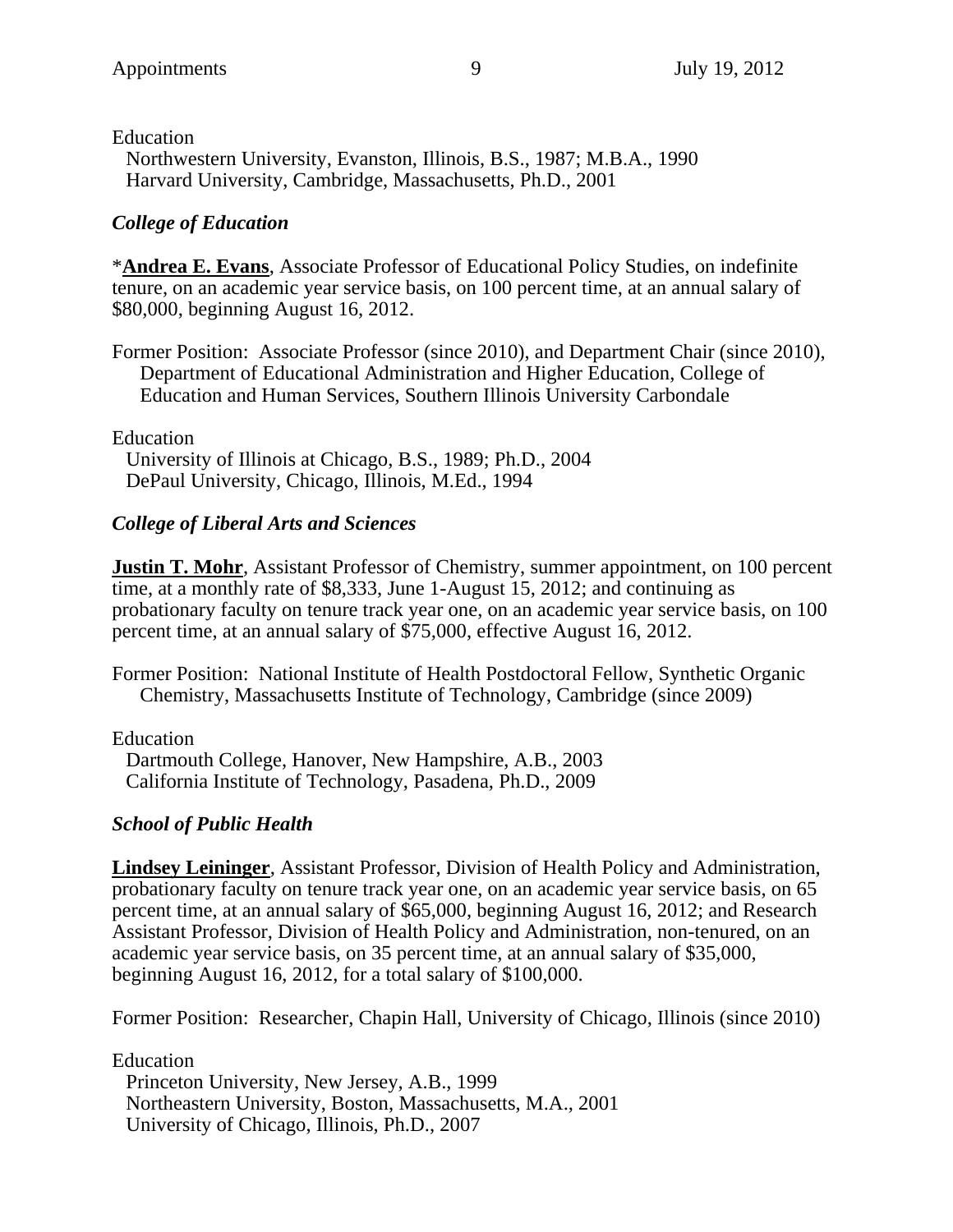*Emeriti Appointments*

**Barbara L. Dancy**, Professor Emerita of Health Systems Science, July 1, 2012

**Ann Merle Feldman**, Professor Emerita of English, August 16, 2012

**Agatha M. Gallo**, Professor Emerita of Women, Children, and Family Health Science, June 1, 2012

**Judith K. Gardiner**, Professor Emerita of English, May 16, 2012

**Pamela D. Hill**, Professor Emerita of Women, Children, and Family Health Science, Quad Cities Regional Nursing Program, September 1, 2010

**Clark Hulse**, Professor Emeritus of Art History, August 16, 2012

**Karen Kavanaugh**, Professor Emerita of Women, Children, and Family Health Science, May 16, 2012

**Matthew Ross Lippman**, Professor Emeritus of Criminology, Law and Justice, May 16, 2012

**Judith McDevitt**, Clinical Associate Professor Emerita of Health Systems Science, January 1, 2012

**Kathleen F. Norr**, Professor Emerita of Women, Children, and Family Health Science, July 1, 2012

**Rafael A. Nunez-Cedeno**, Professor Emeritus of Hispanic and Italian Studies, June 16, 2012

**Albert L. Page**, Professor Emeritus of Managerial Studies, July 1, 2011

**Thomas R. Prohaska**, Professor Emeritus of Community Health Sciences, June 1, 2012

**Eva D. Smith**, Associate Professor Emerita of Biobehavioral Science, January 1, 2005

### SPRINGFIELD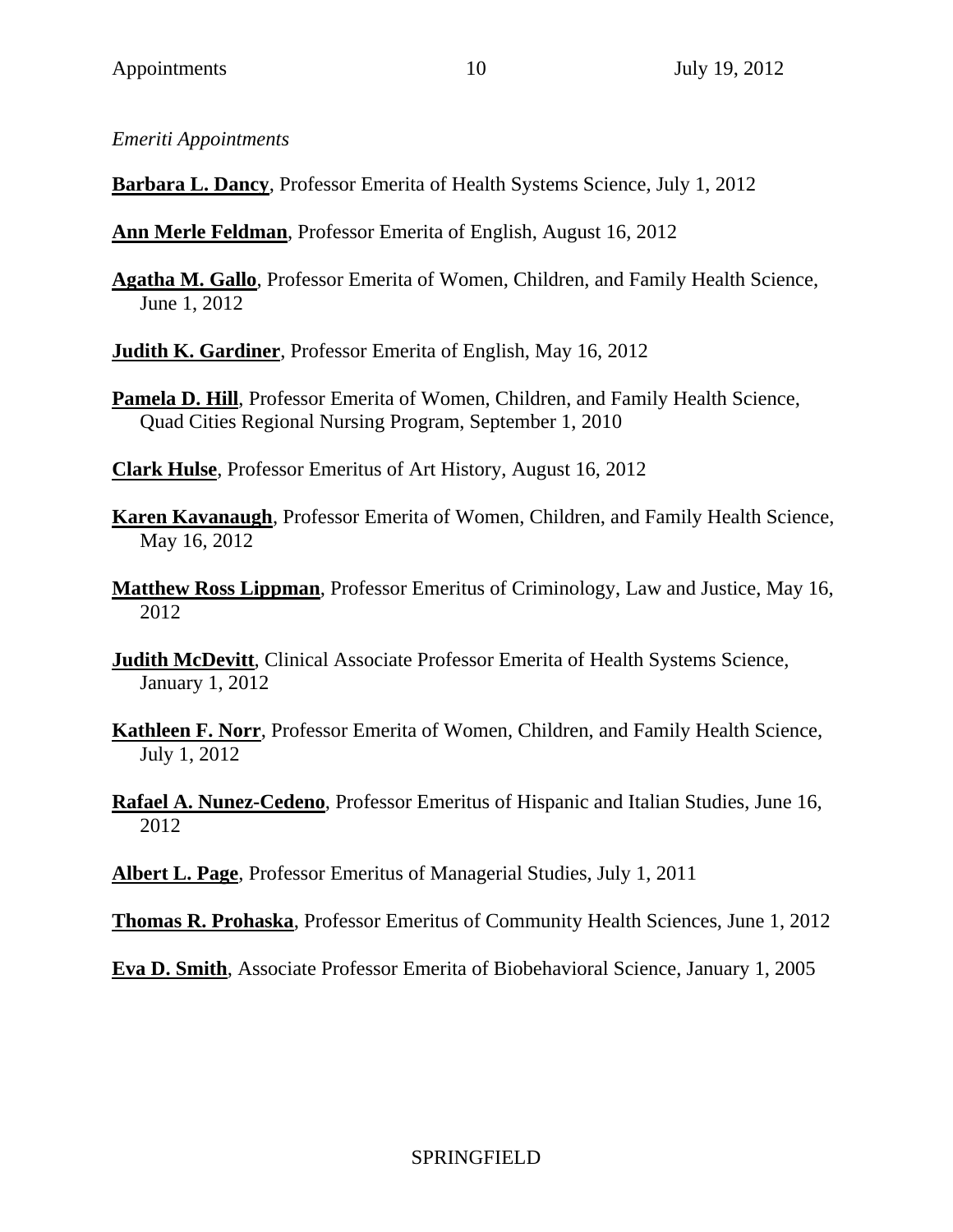### *College of Education and Human Services*

**Donna Weinstein**, Assistant Professor of Human Services, probationary faculty on tenure track year one, on an academic year service basis, on 100 percent time, at an annual salary of \$53,000, beginning August 16, 2012.

Former Position: Youth Assistance Caseworker, Oakland County Circuit Court/Family Division, Pontiac, Michigan (since 1999); and Adjunct Instructor, Department of Counseling, Oakland University, Rochester, Michigan (since 2009)

Education

Rochester Institute of Technology, New York, B.S., 1976 Institute for Higher Learning, Givatayim, Israel, B.A., 1980 Texas Women's University, Denton, M.S., 1993 Oakland University, Rochester, Michigan, Ph.D., 2009

#### *College of Liberal Arts and Sciences*

**Kenneth Owen**, Assistant Professor of History, probationary faculty on tenure track year one, on an academic service basis, on 100 percent time, at an annual salary of \$48,000, beginning August 16, 2012.

Former Position: Visiting Assistant Professor in Early American History, Ohio University Main Campus, Athens (since 2011)

Education

The Queen's College, University of Oxford, United Kingdom, B.A., 2005; M.S., 2006; Ph.D., 2011

#### *College of Public Affairs and Administration*

**James Travis Bland**, Assistant Professor of Public Administration, probationary faculty on tenure track year one, on an academic service basis, on 100 percent time, at an annual salary of \$54,000, beginning August 16, 2012.

Former Position: Adjunct Instructor, Radford University, Virginia (since 2009)

Education

Radford University, Virginia, B.S., 2001

Virginia Polytechnic Institute and State University, Blacksburg, M.P.A., 2007; Ph.D., 2011

**Hua Qin**, Assistant Professor of Environmental Studies, probationary faculty on tenure track year one, on an academic service basis, on 100 percent time, at an annual salary of \$51,000, beginning August 16, 2012.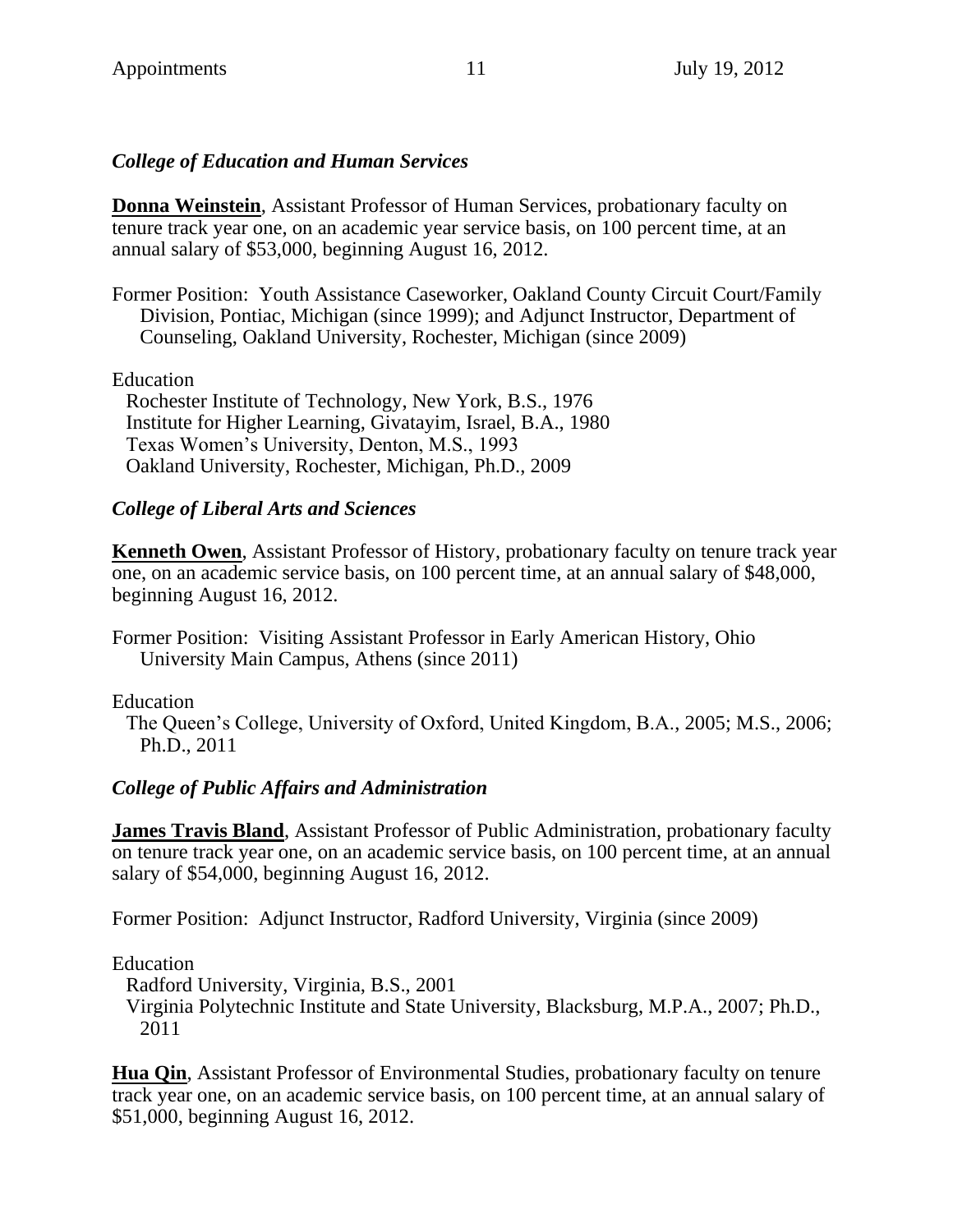Former Position: Postdoctoral Research Fellow, Climate Science and Applications Program, National Center for Atmospheric Research, Boulder, Colorado (since 2010)

Education

China Agricultural University, Beijing, People's Republic of China, B.S., 2000; M.S. (Development Sociology), 2003 University of Illinois at Urbana-Champaign, M.S. (Statistics), 2007; Ph.D., 2009

**Brett Werner**, Assistant Professor of Environmental Studies, probationary faculty on tenure track year one, on an academic service basis, on 100 percent time, at an annual salary of \$51,000, beginning August 16, 2012.

Former Position: Postdoctoral Research Associate, Wetland Ecology, South Dakota State University, Brookings (since 2011)

Education

St. Olaf College, Northfield, Minnesota, B.A., 2003 University of Minnesota-Twin Cities, Minneapolis, M.A., 2006; Ph.D., 2010

*Emeriti Appointments*

**Allan F. Cook**, Associate Professor Emeritus of Teacher Education, July 1, 2012

**Wayne Allen Gade**, Associate Professor Emeritus of Clinical Laboratory Science, July 1, 2012

**Robert McGregor**, Professor Emeritus of History, July 1, 2012

**Mark S. Puclik**, Associate Professor Emeritus of Business Administration, June 1, 2012

**Baker A. Siddiquee**, Associate Professor Emeritus of Economics, June 16, 2012

**Larry D. Stonecipher**, Associate Professor Emeritus of Mathematical Sciences, July 1, 2012

### **ADMINISTRATIVE/PROFESSIONAL APPOINTMENTS**

#### *Urbana-Champaign*

**Milan K. Bagchi**, Head of the Department of Molecular and Integrative Physiology, School of Molecular and Cellular Biology, College of Liberal Arts and Sciences, Urbana-Champaign, non-tenured, on an academic year service basis, with an administrative increment of \$5,500, beginning August 16, 2012. In addition, Dr. Bagchi will receive an amount equal to one-ninth of his total academic year salary for one month of service during each summer of his appointment as Head (\$16,611 during Summer 2013). He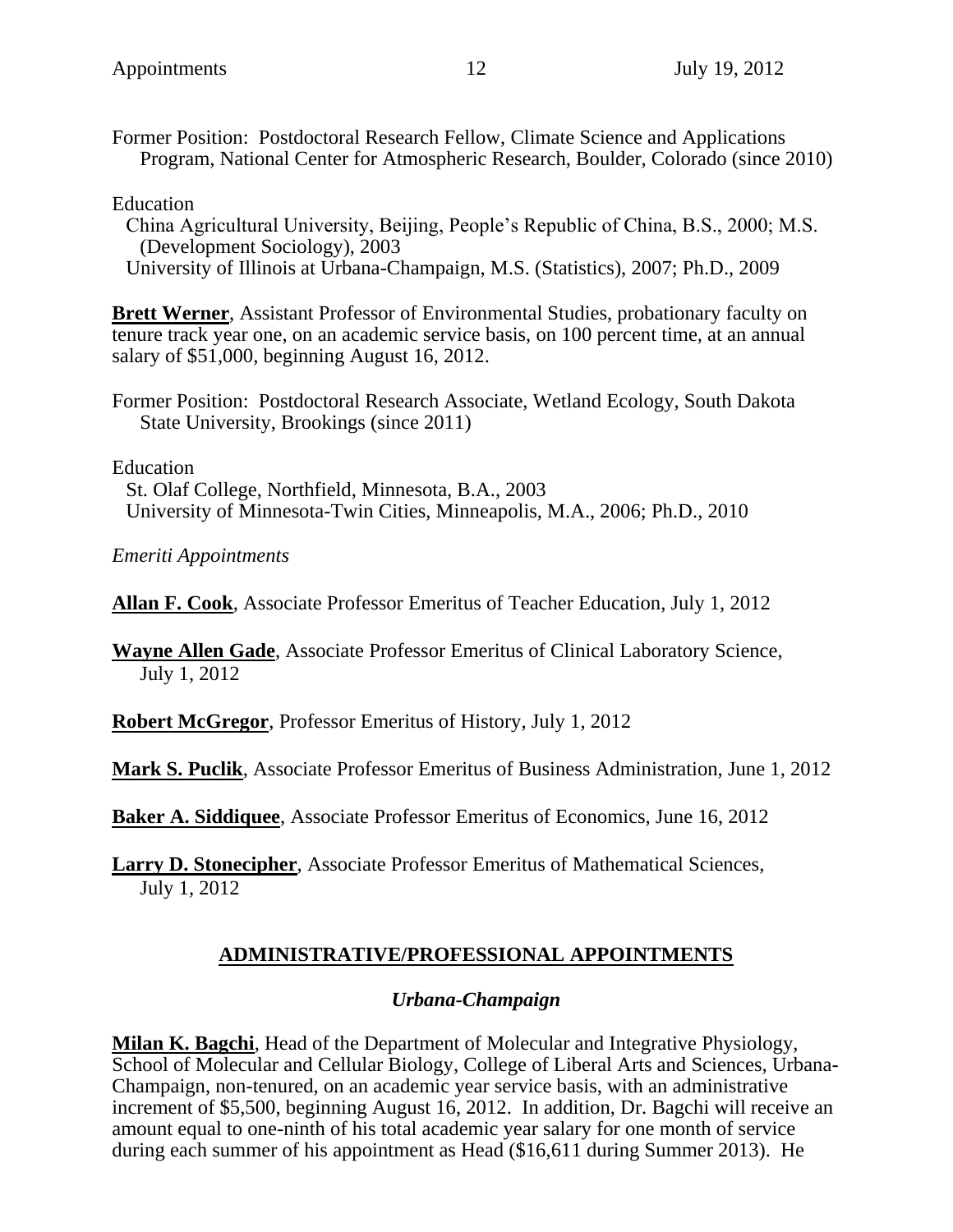will continue to hold the rank of Professor of Molecular and Integrative Physiology, School of Molecular and Cellular Biology, College of Liberal Arts and Sciences, on indefinite tenure, on an academic year service basis, on 100 percent time, at an annual salary of \$144,000, effective August 16, 2012, for a total salary of \$166,111.

Former Position: Professor of Molecular and Integrative Physiology, School of Molecular and Cellular Biology, College of Liberal Arts and Sciences, University of Illinois at Urbana-Champaign (since 2004)

Education

University of Calcutta, India, B.S., 1976; M.S., 1979 University of Nebraska - Lincoln, Ph.D., 1984

**Ronald W. Bailey**, Head of the Department of African American Studies, College of Liberal Arts and Sciences, Urbana-Champaign, non-tenured, on an academic year service basis, with an administrative increment of \$4,400, beginning August 16, 2012. Dr. Bailey will receive an amount equal to one-ninth of his total academic year salary during each summer of his service as Head (\$14,711 during Summer 2013). He will also be appointed to the rank of Professor of African American Studies, College of Liberal Arts and Sciences, non-tenured, on an academic year service basis, on 100 percent time, at an annual salary of \$128,000, beginning August 16, 2012, for a total salary of \$147,111.

Former Position: Distinguished Senior Lecturer in Africana Studies and History, Department of Social and Behavioral Sciences (since 2010) and Interim Chair, Department of Political Science and Public Affairs (since 2010), Savannah State University, Georgia

Education

Michigan State University, East Lansing, B.A., 1969 Stanford University, California, M.S., 1971; Ph.D., 1981

**Kuo Chi Chan**, Chair of the Department of Finance, College of Business, Urbana-Champaign, non-tenured, on an academic year service basis, with an administrative increment of \$12,500, beginning August 16, 2012. In addition, Dr. Chan will receive an amount equal to one-ninth of his total academic year salary for one month of service during each summer of his appointment as Chair (\$27,924 during Summer 2013). He will continue to hold the rank of Professor of Finance, College of Business, on indefinite tenure, on an academic year service basis, on 100 percent time, at an annual salary of \$243,818, effective August 16, 2012; and Hoeft Professor of Business, College of Business, non-tenured, on an academic year service basis, with an increment of \$7,500, effective August 16, 2012, for a total salary of \$291,742.

Former Position: Professor of Finance (since 1999) and Hoeft Professor (since 2004), College of Business, University of Illinois at Urbana-Champaign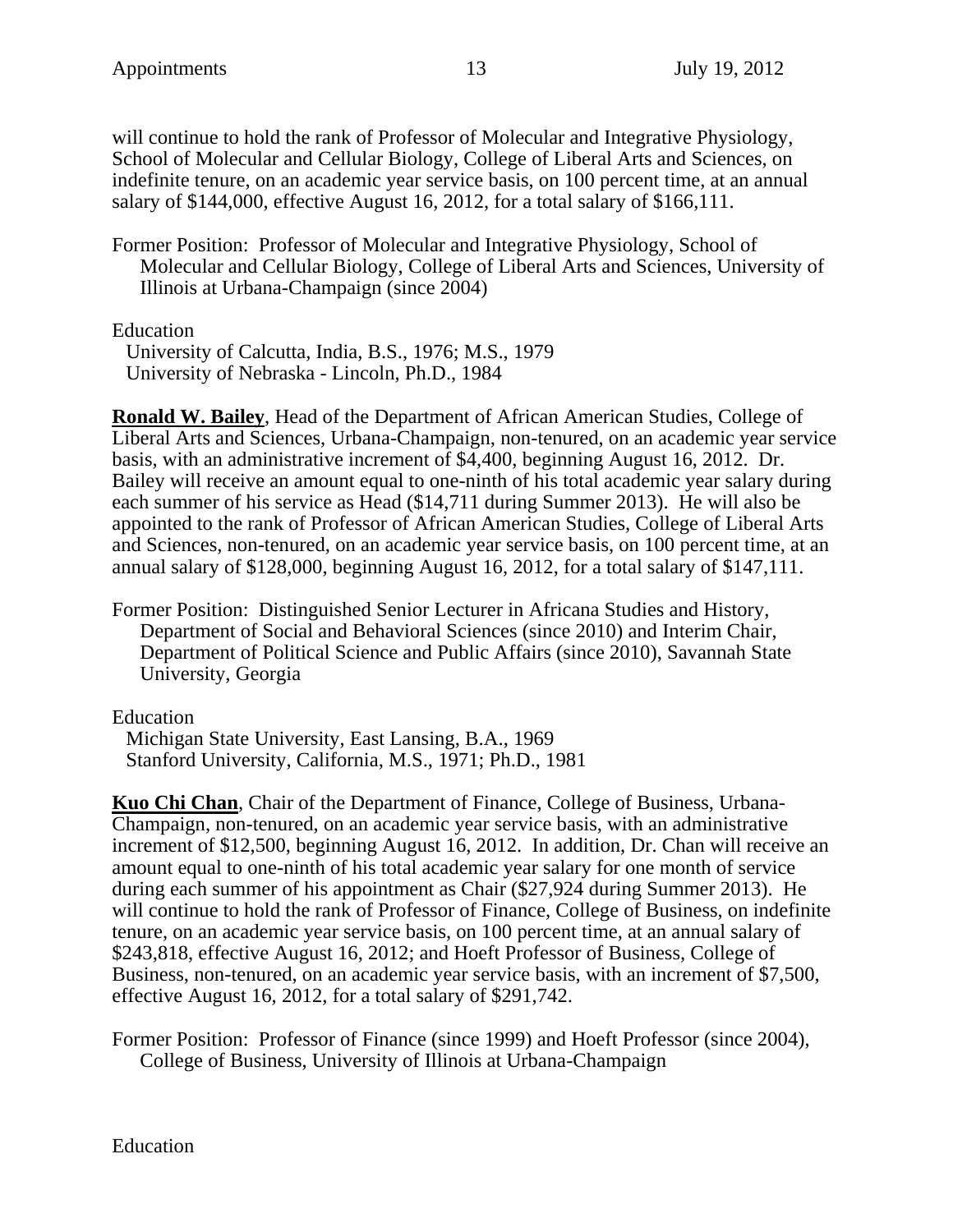University of Hawaii at Manoa, Honolulu, B.B.A., 1979 University of Rochester, New York, M.S., 1982; Ph.D., 1984

**Jeffrey Thomas Christensen**, Director of the Division of Public Safety, Urbana-Champaign, non-tenured, on a twelve-month service basis, on 100 percent time, at an annual salary of \$175,000, beginning July 20, 2012.

Former Position: Police Major (since 2006), Acting Director (February 2012 – March 2012), and Interim Director (since March 2012), Division of Public Safety, University of Illinois at Urbana-Champaign

Education

University of Illinois at Urbana-Champaign, B.S., 1985; M.Ed., 1991

**Philippe H. Geubelle**, Head of the Department of Aerospace Engineering, College of Engineering, Urbana-Champaign, non-tenured, on an academic year service basis, with an administrative increment of \$5,000, beginning August 16, 2012. In addition, Dr. Geubelle will receive an amount equal to one-ninth of his total academic year salary for one month of service during each summer of his appointment as Head (\$18,611 during Summer 2013). He will continue to hold the rank of Professor of Aerospace Engineering, College of Engineering, on indefinite tenure, on an academic year service basis, on 100 percent time, at an annual salary of \$160,000, effective August 16, 2012; Bliss Professor of Aerospace Engineering, College of Engineering, non-tenured, on an academic year service basis, with an administrative increment of \$2,500, effective August 16, 2012; Professor, Beckman Institute for Advanced Science and Technology, Office of the Vice Chancellor for Research, non-tenured, on an academic year service basis, on zero percent time, non-salaried, effective August 16, 2012; and Center Affiliate, National Center for Supercomputing Applications, Office of the Vice Chancellor for Research, non-tenured, on an academic year service basis, on zero percent time, non-salaried, effective August 16, 2012, for a total salary of \$186,111.

Former Position: Professor of Aerospace Engineering, College of Engineering (since 2006); Professor, Beckman Institute for Advanced Science and Technology, Office of the Vice Chancellor for Research (since 2006); Center Affiliate, National Center for Supercomputing Applications, Office of the Vice Chancellor for Research (since 2009); and Interim Head (since 2011) and Bliss Professor (since 2011), Department of Aerospace Engineering, College of Engineering, University of Illinois at Urbana-Champaign

Education

Université catholique de Louvain, Louvain-la-Neuve, Belgium, B.S., 1988 California Institute of Technology, Pasadena, M.S., 1989; Ph.D., 1993

\***Jeffrey Eric Jenkins**, Head of the Department of Theatre, College of Fine and Applied Arts, Urbana-Champaign, non-tenured, on an academic year service basis, with an administrative increment of \$5,000, beginning August 16, 2012. In addition, Dr. Jenkins will receive an amount equal to one-ninth of his academic year salary during each summer of his appointment as Head (\$11,666 during Summer 2013). He will be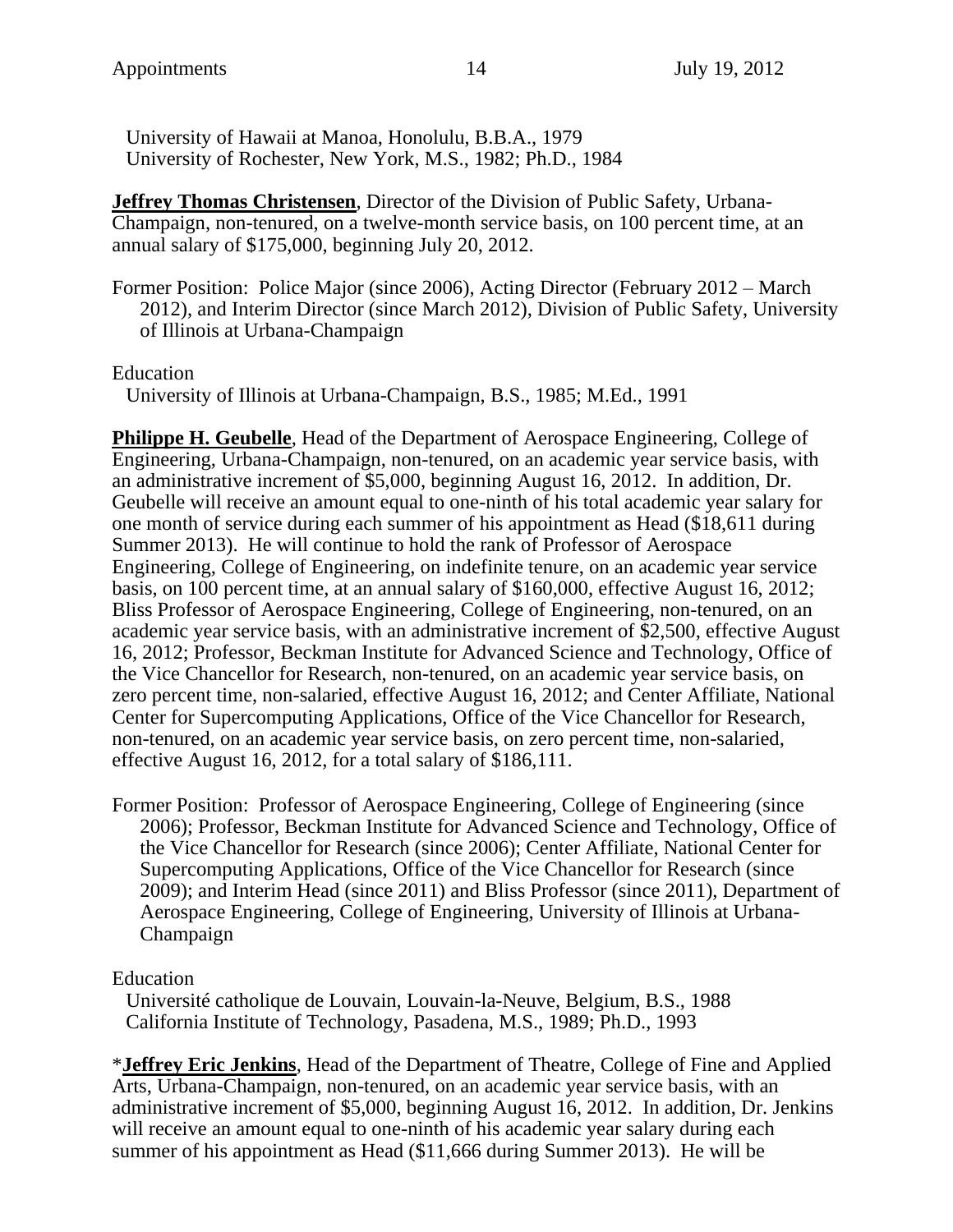appointed to the rank of Professor of Theatre, College of Fine and Applied Arts, on indefinite tenure, on an academic year service basis, on 100 percent time, at an annual salary of \$100,000, beginning August 16, 2012, for a total salary of \$116,666.

Former Position: Associate Teacher and Introduction to Theatre Production Coordinator (since 2004) and Director of Theatre Studies (since 2010), Department of Drama, Undergraduate, Tisch School of the Arts, New York University, New York

Education

San Francisco State University, California, B.A., 1982 Carnegie Mellon University, Pittsburgh, Pennsylvania, M.F.A., 1985 University of East Anglia, Norwich, Norfolk, United Kingdom, Ph.D., 2010

\***Aric P. Rindfleisch**, Head of the Department of Business Administration, College of Business, Urbana-Champaign, non-tenured, on an academic year service basis, with an administrative increment of \$12,500, beginning August 16, 2012. In addition, Dr. Rindfleisch will receive an amount equal to one-ninth of his faculty base salary plus Professor of Marketing endowed position increment, for one month of service during each summer of his appointment as Head (\$26,111 during Summer 2013). He will be appointed to the rank of Professor of Business Administration, College of Business, on indefinite tenure, on an academic year service basis, on 100 percent time, at an annual salary of \$225,000, beginning August 16, 2012; and as John M. Jones Professor of Marketing, Department of Business Administration, College of Business, non-tenured, on an academic year service basis, with an increment of \$10,000, beginning August 16, 2012. In conjunction with the John M. Jones Professor of Marketing appointment, Dr. Rindfleisch will receive an amount equal to two-ninth's of his faculty base salary plus endowed position increment for two months of faculty service each summer (\$52,222 during Summer 2013), for a total salary of \$325,833. Dr. Rindfleisch began his service with a summer appointment as Professor of Business Administration, on 100 percent time, at a monthly rate of \$25,000; John M. Jones Professor of Business Administration, with a monthly increment of \$1,111; and Interim Head, non-salaried, June 16-August 15, 2012.

Former Position: Chair of the Department of Marketing (2010-12) and McManus-Bascom Professor in Marketing (2011-12), School of Business, University of Wisconsin-Madison; and Professor (since June 2012) and John M. Jones Professor of Marketing (since June 2012), Department of Business Administration, College of Business, University of Illinois at Urbana-Champaign

Education

Central Connecticut State University, New Britain, B.S., 1987 Cornell University, Ithaca, New York, M.B.A., 1990 University of Wisconsin-Madison, Ph.D., 1998

**Mary Jane Sarador Secuban**, Associate Vice Chancellor and Director for Inclusion and Intercultural Relations, Office of the Vice Chancellor for Student Affairs, Urbana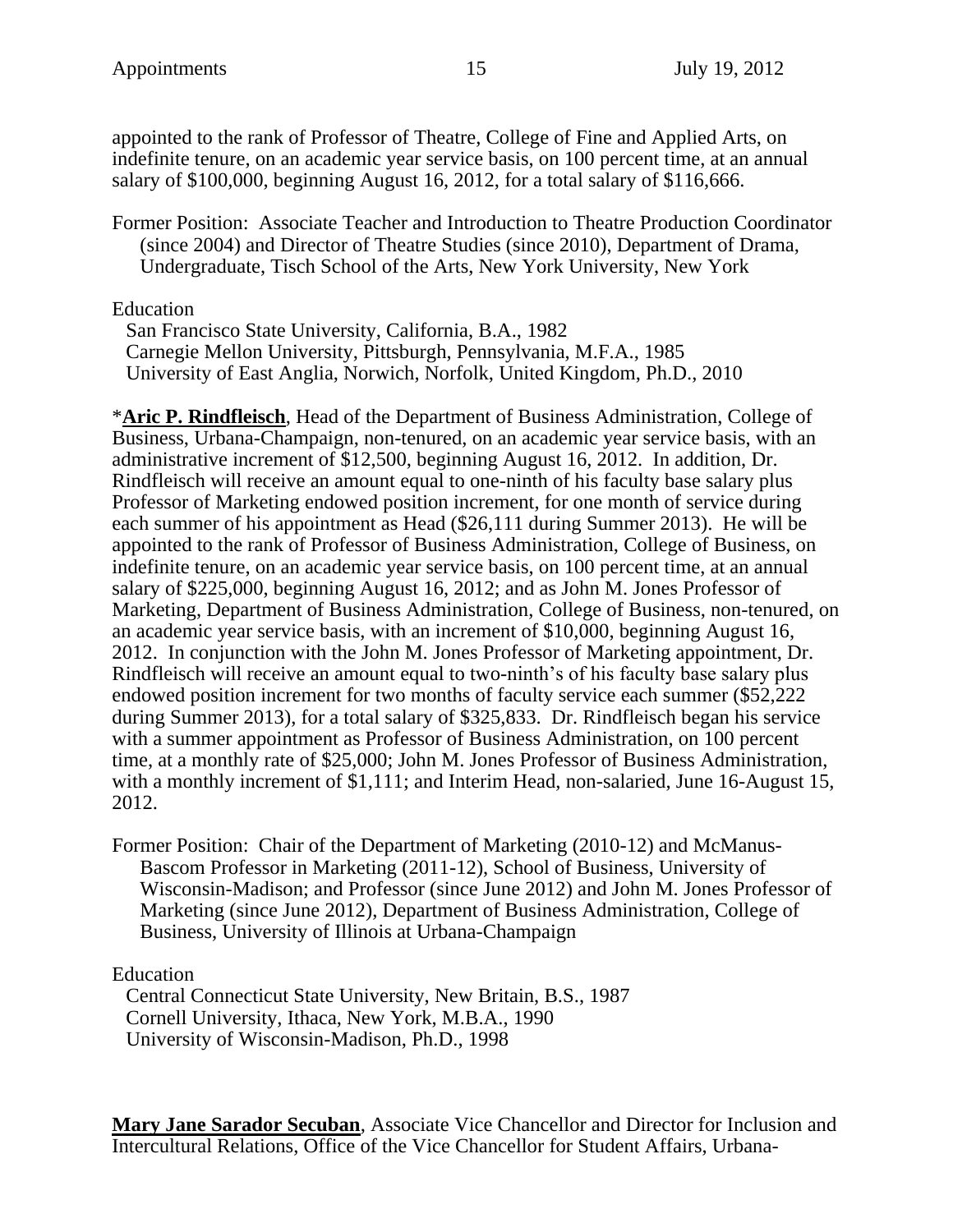Champaign, non-tenured, on a twelve-month service basis, on 100 percent time, at an annual salary of \$110,000, beginning August 1, 2012.

Former Position: Senior Associate Director, Freshman Engineering Program, College of Engineering, University of Arkansas Main Campus, Fayetteville (since 2007)

Education

University of Arkansas Main Campus, Fayetteville, B.A., 1995; M.S., 2001; Ed.D., 2011

#### *Chicago*

**Lauri J. Alpern**, Director, Office of Research Support Services (ORSS), College of Urban Planning and Public Affairs, Chicago, non-tenured, on a twelve-month service basis, on 100 percent time, at an annual salary of \$110,000, beginning August 22, 2012. Ms. Alpern was appointed to serve as Interim Director, Office of Research Support Services (ORSS), non-tenured, on a twelve-month service basis, on 25 percent time, at an annual salary of \$27,500, beginning July 1, 2012.

Former Position: President, Management Consulting, Open Door Advisors, Inc., Chicago, Illinois (since 2009); and Visiting Senior Associate, Great Cities Institute, College of Urban Planning and Public Affairs, University of Illinois at Chicago (since 2011)

Education

University of Wisconsin-Madison, B.A., 1982 University of Illinois at Chicago, M.U.P.P., 1986

**Gary L. Anderson**, Chair of the Department of Pathology, College of Medicine at Rockford, non-tenured, on a twelve-month service basis, with an administrative increment of \$35,000, beginning July 20, 2012; and Associate Professor of Clinical Pathology, College of Medicine at Rockford, non-tenured, on a twelve-month service basis, on 80 percent time, at an annual salary of \$68,000, beginning July 20, 2012, for a total salary of \$103,000.

Former Position: Interim Chair (since 1995), and Clinical Associate Professor (since 2004), Department of Pathology, University of Illinois College of Medicine at Rockford

Education

Knox College, Galesburg, Illinois, B.A., 1975 University of Illinois at Urbana-Champaign, M.D., 1979

**Neil Bahroos**, Associate Chief Research Information Officer and Director for Biomedical Informatics, Office of Vice Chancellor for Research, Chicago, non-tenured, on a twelve-month service basis, on 100 percent time, at an annual salary of \$185,000,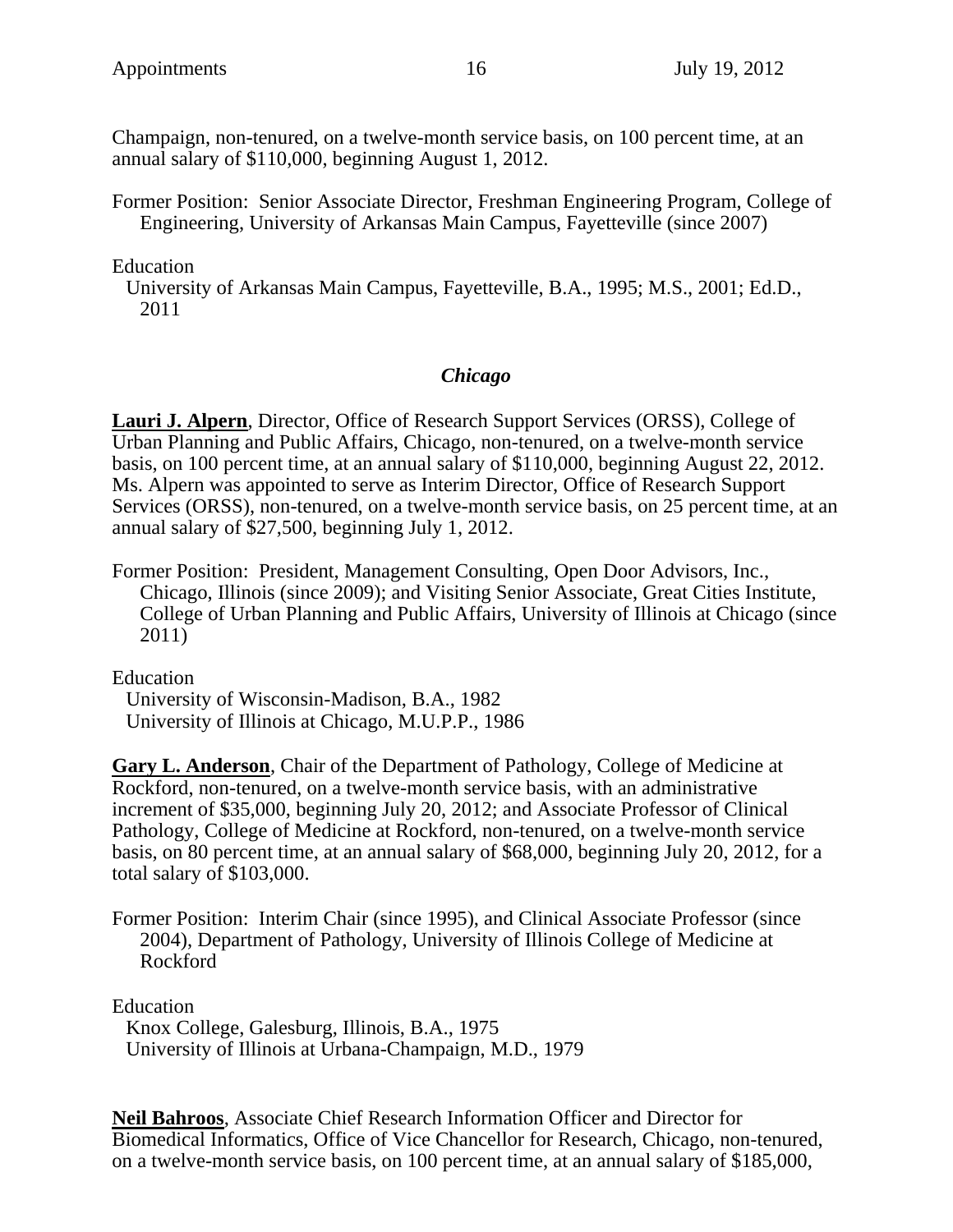beginning July 23, 2012. Mr. Bahroos was appointed to serve as Visiting Associate Chief Research Information Officer and Director for Biomedical Informatics under the same conditions and salary arrangement beginning September 26, 2011.

Former Position: Associate Director, Biomedical Informatics, Computation Institute, University of Chicago/Argonne National Labs, Illinois (2007-11); and Director, Special Projects, Center for Research Informatics (2007-11), Director, Initiative in Biomedical Informatics (2007-11), Co-Director, Bioinformatics Research Development Facility (2007-11), and Informatics Director, Cancer Genomics Core (2007-11), University of Chicago, Illinois

Education

University of Toronto, Ontario, Canada, B.S. (Human Biology), 1997; B.S. (Computer Science), 2000

**Timothy B. Erickson**, Director, Center for Global Health, College of Medicine at Chicago, non-tenured, on a twelve-month service basis, on 75 percent time, at an annual salary of \$243,750, beginning July 20, 2012. Dr. Erickson was appointed to serve as Visiting Director, Center for Global Health under the same conditions and salary arrangement beginning January 1, 2011. He will also be appointed to serve as Associate Dean for Faculty Affairs, College of Medicine at Chicago, non-tenured, on a twelvemonth service basis, with an administrative increment of \$10,000, beginning July 20, 2012. Dr. Erickson will continue to hold the rank of Professor of Emergency Medicine, College of Medicine at Chicago, on indefinite tenure, on a twelve-month service basis, on 13 percent time, at an annual salary of \$45,208, effective August 16, 2011; and Physician Surgeon, University of Illinois Hospital and Health Sciences System, Chicago, nontenured, on a twelve-month service basis, on 12 percent time, at an annual salary of \$41,730, effective August 16, 2011, for a total salary of \$340,688.

Former Position: Physician Surgeon, University of Illinois Hospital and Health Sciences System, Chicago (since 1992); and Professor of Emergency Medicine, University of Illinois College of Medicine at Chicago (since 2005)

Education

Greenville College, Illinois, B.A., 1982

Rosalind Franklin University of Medicine and Science, North Chicago, Illinois, M.D., 1986

**Anna Guevarra**, Director, Program in Asian American Studies, College of Liberal Arts and Sciences, Chicago, non-tenured, on an academic year service basis, with an administrative increment of \$12,000, beginning August 16, 2012. Dr. Guevarra will continue to hold the rank of Associate Professor, Program in Asian American Studies, College of Liberal Arts and Sciences, on indefinite tenure, on an academic year service basis, on 100 percent time, at an annual salary of \$91,000, beginning August 16, 2012, for a total salary of \$103,000.

Former Position: Honors College Faculty, Honors College (since 2010); Associate Professor, Program in Asian American Studies (since 2011), Associate Professor of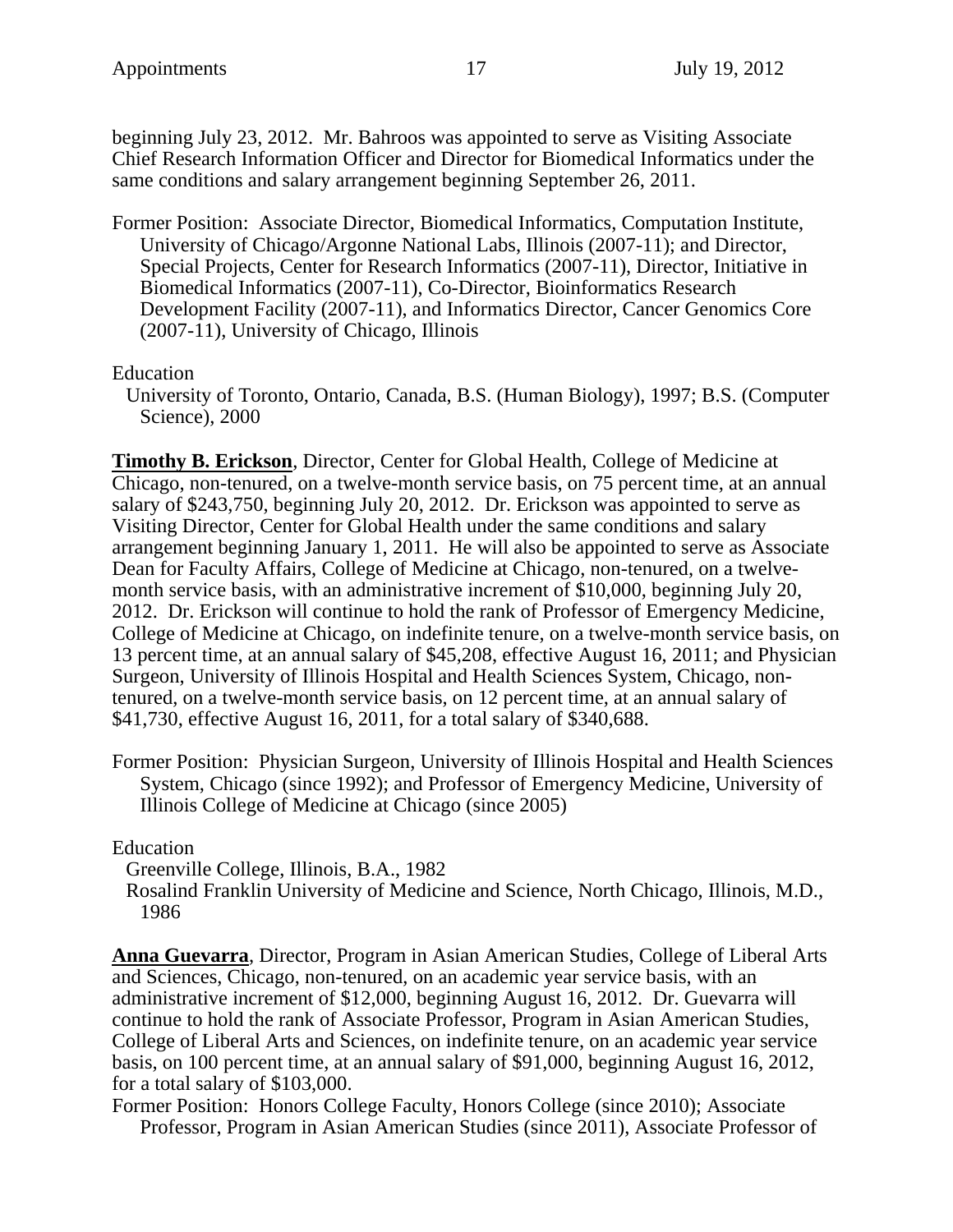Gender and Women's Studies (since 2011), and Associate Professor of Sociology (since 2011), College of Liberal Arts and Sciences, University of Illinois at Chicago

Education

University of California-Irvine, B.A. (Women's Studies), 1996; B.S. (Biological Sciences), 1996

University of California-San Francisco, Ph.D., 2003

**Cynthia E. Herrera Lindstrom**, Chief Information Officer, Academic Computing and Communications Center, Chicago, non-tenured, on a twelve-month service basis, on 100 percent time, at an annual salary of \$192,000, beginning July 23, 2012. Ms. Herrera Lindstrom was appointed to serve as Interim Chief Information Officer under the same conditions and salary arrangement beginning July 16, 2012.

Former Position: Assistant Director (1998-2011), Interim Director (2010-11), and Director (since December 2011), Academic Computing and Communications Center, University of Illinois at Chicago

Education

University of Illinois at Chicago, B.S., 1990; M.S., 1996

\***Joe Louis Martinez, Jr.**, Head of the Department of Psychology, College of Liberal Arts and Sciences, Chicago, non-tenured, on an academic year service basis, with an administrative increment of \$12,000, beginning August 16, 2012; and Professor of Psychology, College of Liberal Arts and Sciences, on indefinite tenure, on an academic year service basis, on 100 percent time, at an annual salary of \$210,000, beginning August 16, 2012, for a total salary of \$222,000.

Former Position: Professor of Biology, University of Texas at San Antonio (since 2011)

Education

University of San Diego, California, B.A., 1966 New Mexico Highlands University, Las Vegas, M.S., 1968 University of Delaware, Newark, Ph.D., 1971

**Kathryn Nagy**, Head of the Department of Earth and Environmental Sciences, College of Liberal Arts and Sciences, Chicago, non-tenured, on an academic year service basis, with an administrative increment of \$12,000, beginning August 16, 2012. Dr. Nagy will continue to hold the rank of Professor of Earth and Environmental Sciences, College of Liberal Arts and Sciences, on indefinite tenure, on an academic year service basis, on 100 percent time, at an annual salary of \$121,000, effective August 16, 2012, for a total salary of \$133,000.

Former Position: Professor of Earth and Environmental Sciences, College of Liberal Arts and Sciences (since 2002), and Wisest Facilitator, Office of the Vice Provost for Faculty Affairs (since 2011), University of Illinois at Chicago Education University of Delaware, Newark, B.Sc., 1977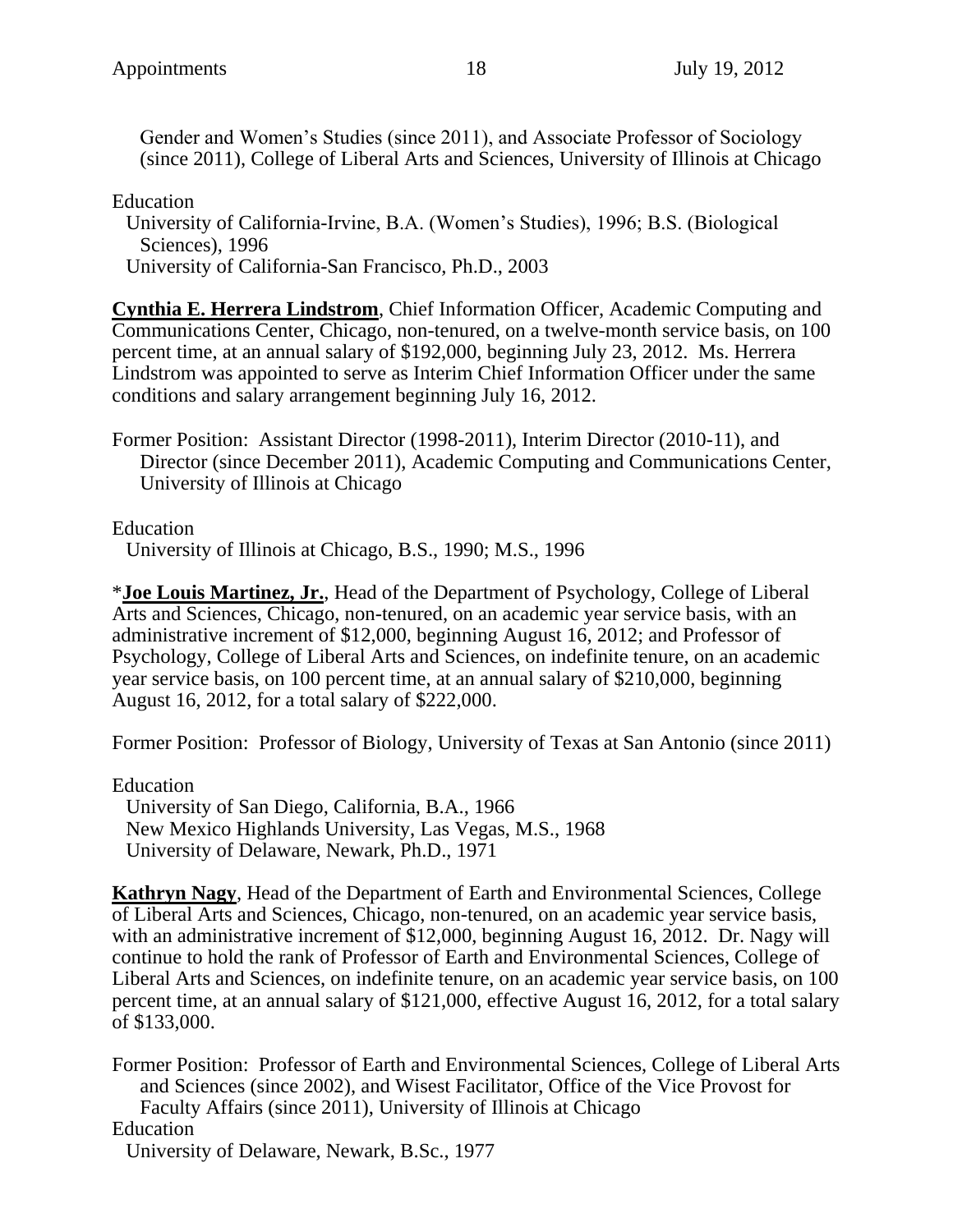Brown University, Providence, Rhode Island, Sc.M., 1981 Texas A & M University, College Station, Ph.D., 1988

\***Linda D. Scott**, Associate Dean for Academic Affairs, College of Nursing, Chicago, non-tenured, on an academic year service basis, with an administrative increment of \$20,000, beginning August 16, 2012. In addition, Dr. Scott will receive an amount equal to two-ninths of her academic year salary during each summer of her appointment as Associate Dean (\$26,556 during Summer 2013). She will also be appointed to the rank of Associate Professor of Health Systems Science, College of Nursing, on indefinite tenure, on an academic year service basis, on 100 percent time, at an annual salary of \$99,500, beginning August 16, 2012, for a total salary of \$146,056.

Former Position: Professor, Kirkhof College of Nursing (since 2007), and Associate Dean for Graduate Programs (since 2009), Grand Valley State University, Allendale, Michigan

Education

Michigan State University, East Lansing, B.S.N., 1979 Grand Valley State University, Allendale, Michigan, M.S.N., 1995 University of Michigan-Ann Arbor, Ph.D., 1999

**Kristina L. Smucker**, Director of Administrative Operations, Department of Anatomy and Cell Biology, College of Medicine at Chicago, non-tenured, on a twelve-month service basis, on 100 percent time, at an annual salary of \$104,127, beginning July 23, 2012.

Former Position: Director of Finance, Department of Anatomy and Cell Biology, University of Illinois College of Medicine at Chicago (since 2006)

Education Murray State University, Kentucky, B.S., 1993 University of Illinois at Chicago, M.B.A., 2003

#### *University Administration*

\***Jerry Krishnan**, Associate Vice President for Population Health Sciences, Office of the Vice President for Health Affairs, University Administration, non-tenured, on a twelvemonth service basis, on 45 percent time, at an annual salary of \$191,250, beginning July 20, 2012; Professor of Medicine, College of Medicine at Chicago, on indefinite tenure, on a twelve-month service basis, on 45 percent time, at an annual salary of \$191,250, beginning July 20, 2012; Physician Surgeon in Medicine, College of Medicine at Chicago, non-tenured, on a twelve-month service basis, on 10 percent time, at an annual salary of \$42,500, beginning July 20, 2012; and Professor, Division of Epidemiology and Biostatistics, School of Public Health, non-tenured, on a twelve-month service basis, on zero percent time, non-salaried, beginning July 20, 2012, for a total salary of \$425,000. Dr. Krishnan was appointed to serve as Visiting Associate Vice President for Population Health Sciences, Visiting Professor of Medicine, Physician Surgeon in Medicine, and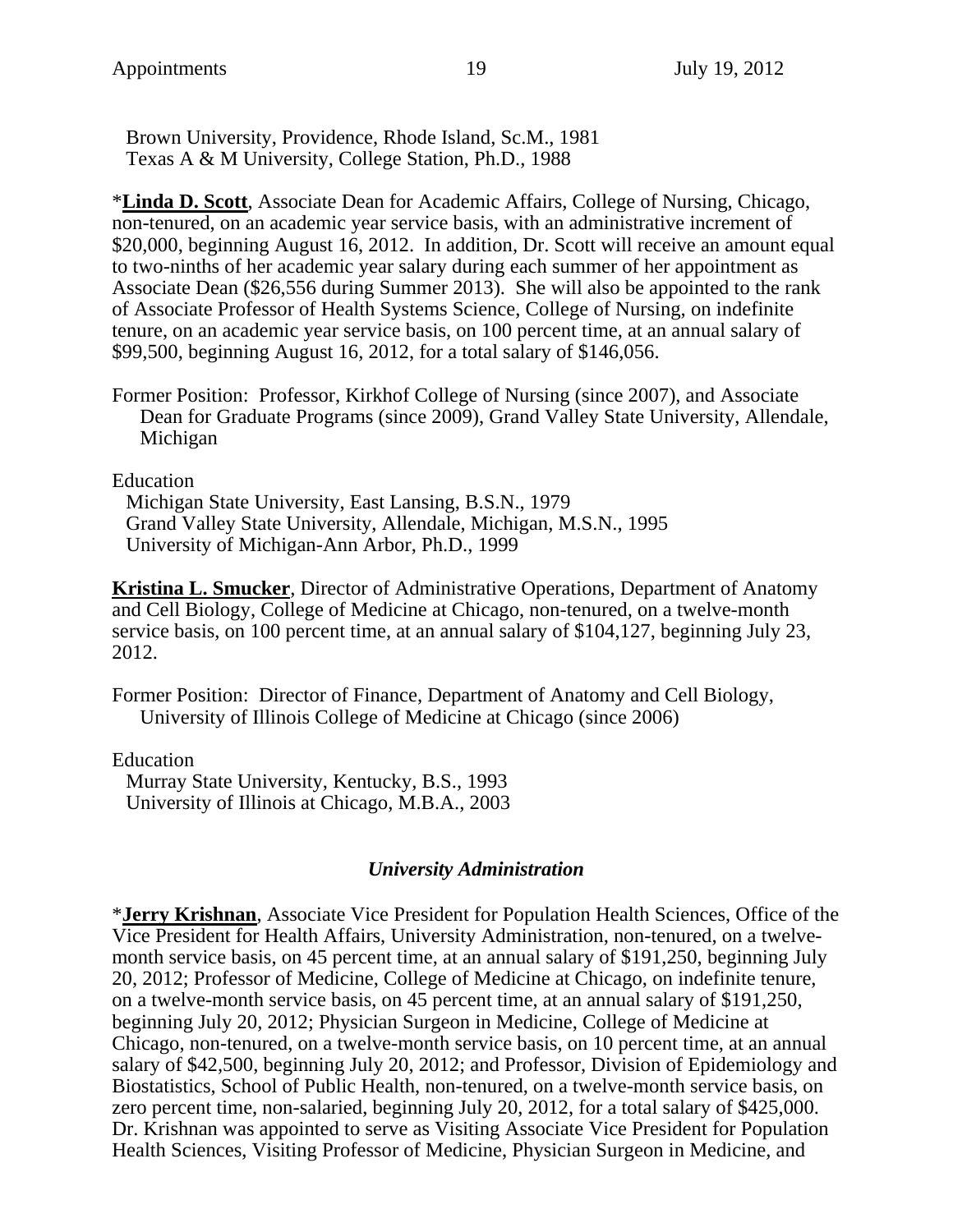Visiting Professor, Division of Epidemiology and Biostatistics under the same conditions and salary arrangement beginning September 16, 2011.

Former Position: Associate Professor (2006-11), Director, Data Management and Statistics Core (2006-11), and Director, Asthma and COPD Center (2006-11), Department of Medicine; and Associate Professor of Epidemiology, Department of Health Studies (2007-11), University of Chicago, Illinois

Education

University of Texas at Austin, B.A., 1989 Baylor College of Medicine, Houston, Texas, M.D., 1993 Johns Hopkins, Baltimore, Maryland, Ph.D., 2005

**Kristy N. Kuzmuk**, Director of Research Operations, Office of the Vice President for Research, University Administration, non-tenured, on a twelve-month service basis, on 100 percent time, at an annual salary of \$130,000, beginning July 23, 2012. Dr. Kuzmuk was appointed to serve as Interim Director of Research Operations under the same conditions and salary arrangement beginning June 5, 2012.

Former Position: Visiting Director of Research Operations, Office of the Vice President for Research, University of Illinois (since 2011)

Education

University of Illinois at Urbana-Champaign, B.S., 2002; M.B.A., 2008; Ph.D., 2009

**William A. Patterson**, Director of Student Financial Services and Cashier Operations, Office of Business and Financial Services, University Administration, non-tenured, on a twelve-month service basis, on 100 percent time, at an annual salary of \$111,833, beginning July 23, 2012. Mr. Patterson was appointed to serve as Interim Director of Student Financial Services and Cashier Operations under the same conditions and salary arrangement beginning May 16, 2012.

Former Position: Associate Director of Systems Management, Office of Business and Financial Services, University of Illinois (since 2008)

Education

University of Illinois at Chicago, B.S., 1998

**Dedra Mooday Williams**, Assistant Vice President for Academic Affairs, Office of the Vice President for Academic Affairs, University Administration, non-tenured, on a twelve-month service basis, on 100 percent time, at an annual salary of \$133,000, beginning July 23, 2012. Ms. Williams was appointed to serve as Interim Assistant Vice President for Academic Affairs under the same conditions and salary arrangement beginning July 2, 2012.

Former Position: Associate Dean for Administration, University of Illinois College of Medicine at Urbana-Champaign (since 2004)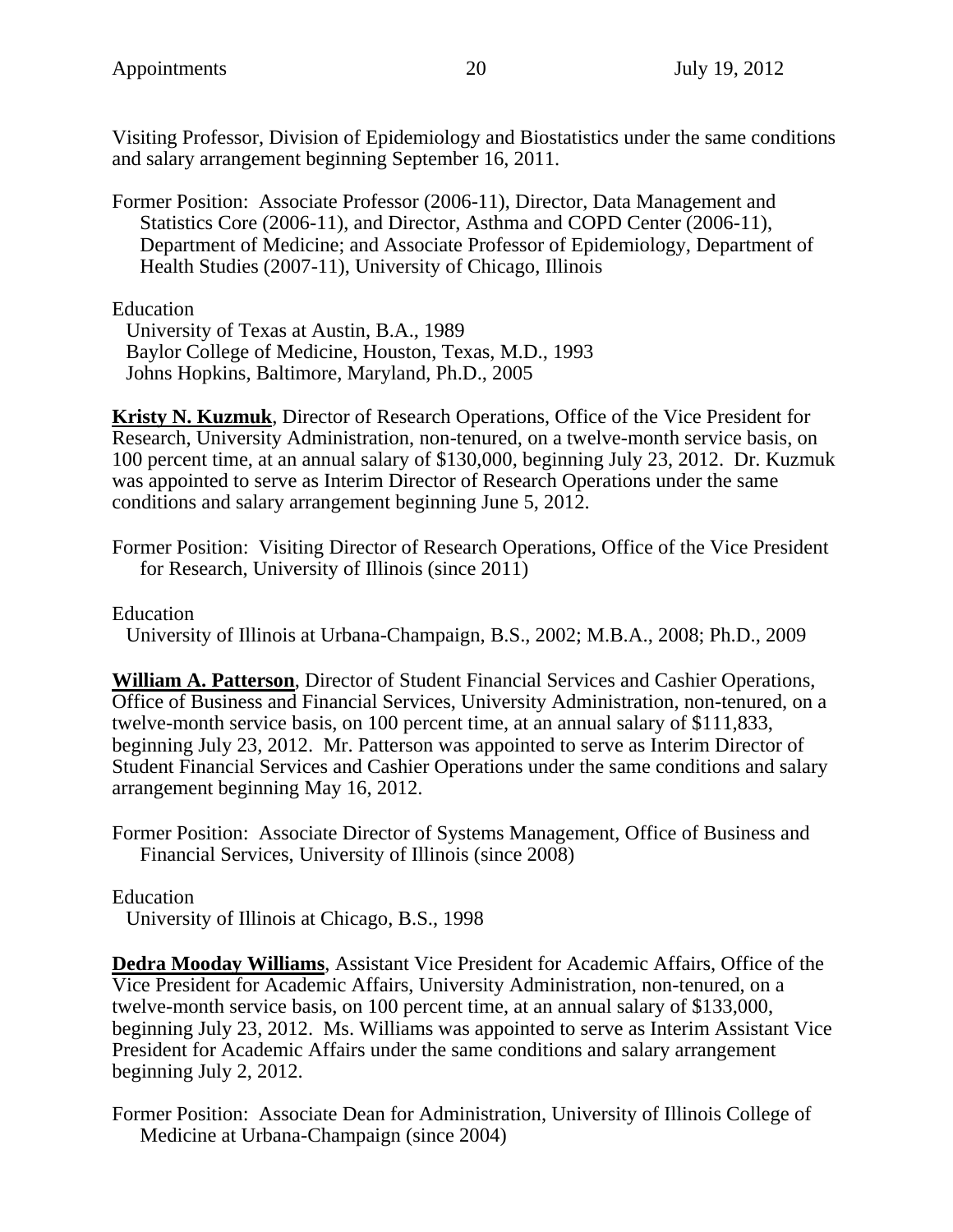Education

Eastern Illinois University, Charleston, B.S., 1981 University of Illinois at Urbana-Champaign, M.Ed., 1999

**Ilir Zenku**, Assistant Vice President for Health Information Systems, Office of the Vice President for Health Affairs, University Administration, non-tenured, on a twelve-month service basis, on 100 percent time, at an annual salary of \$205,000, beginning July 23, 2012. Mr. Zenku was appointed to serve as Visiting Assistant Vice President for Health Information Systems under the same conditions and salary arrangement beginning May 18, 2012.

Former Position: Visiting Assistant Vice President for Health Information Technology, Office of the Vice President for Health Affairs, University of Illinois (since 2011)

Education

University of Tirana, Albania, B.S., 1996 Illinois Institute of Technology, Chicago, M.S., 2005

# **INTERCOLLEGIATE ATHLETIC STAFF**

#### *Urbana-Champaign*

**Michelle S. Dasso**, Head Varsity Coach, Women's Tennis, Division of Intercollegiate Athletics, Urbana-Champaign, a second amendment to extend the current multi-year agreement, on 100 percent time, beginning August 16, 2012, through August 15, 2015. For service as Head Coach for the University's Women's Tennis camps and clinics, Coach Dasso will receive 90 percent of the net profit of the camps and clinics. A performance review will be held in June 2013 to determine salary to be effective August 16, 2013; and, per terms of the multi-year agreement, a performance review will be held in June of each contract year to determine any compensation increases after August 15, 2012.

Former Position: Head Varsity Coach, Women's Tennis, Division of Intercollegiate Athletics, University of Illinois at Urbana-Champaign (since 2006)

Education

University of Notre Dame, Indiana, B.B.A., 2001

**James P. Heffernan**, Head Varsity Coach, Wrestling, Division of Intercollegiate Athletics, Urbana-Champaign, a first amendment to extend the current multi-year agreement, on 100 percent time beginning August 16, 2012, through August 15, 2015. For service as Head Coach for the University's Wrestling camps and clinics, Coach Heffernan will receive 90 percent of the net profit of the camps and clinics. A performance review will be held in June 2013 to determine salary to be effective August 16, 2013; and, per terms of the multi-year agreement, a performance review will be held in June of each contract year to determine any compensation increases after August 15, 2013.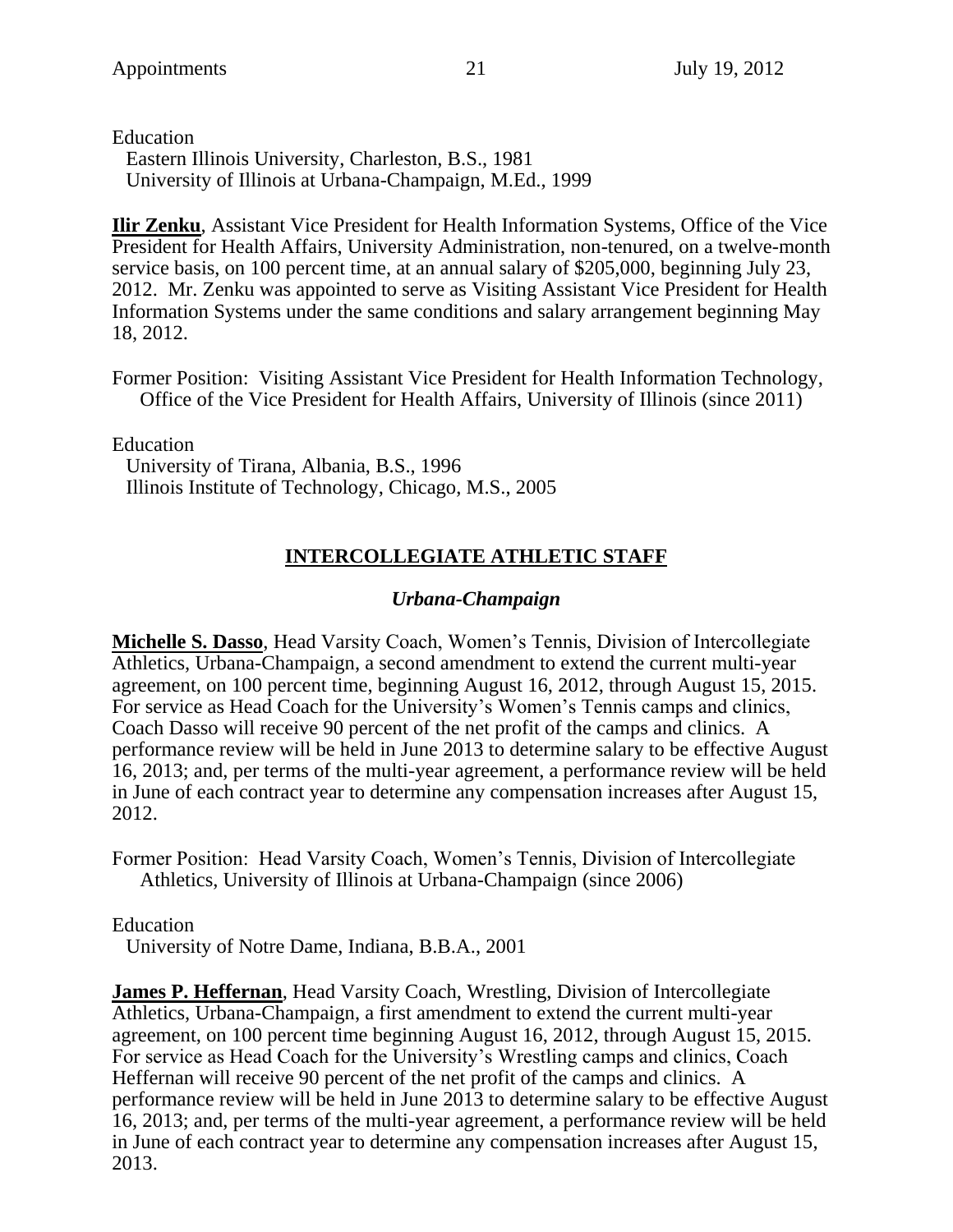Former Position: Head Varsity Coach, Wrestling, Division of Intercollegiate Athletics, University of Illinois at Urbana-Champaign (since 2009)

Education

University of Iowa, Ames, B.S., 1987

**Justin Edward Spring**, Head Varsity Coach, Men's Gymnastics, Division of Intercollegiate Athletics, Urbana-Champaign, with a multi-year agreement, on 100 percent time, beginning August 16, 2012, through August 15, 2015. For service as Head Coach for the University's Men's Gymnastic camps and clinics, Coach Spring will receive 90 percent of the net profit of the camps and clinics. A performance review will be held in June 2013 to determine salary to be effective August 16, 2013; and, per terms of the multi-year agreement, a performance review will be held in June of each contract year to determine any salary adjustment after August 15, 2013.

Former Position: Head Varsity Coach, Men's Gymnastics, Division of Intercollegiate Athletics, University of Illinois at Urbana-Champaign (since 2010)

Education University of Illinois at Urbana-Champaign, B.A., 2006

# **ADDENDUM**

### *Urbana Faculty*

**Seok Kim**, Assistant Professor of Mechanical Science and Engineering, probationary faculty on tenure track year one **initial/partial term appointment**, on an academic year service basis, on 100 percent time, at an annual salary of \$91,000, beginning August 16 **November 1**, 2011.

#### *Emeriti – Urbana*

657873012 **Jeffrey F. Gardner**, Professor Emeritus of Microbiology, July 1, 2012

### *Administrative*

*Chicago*